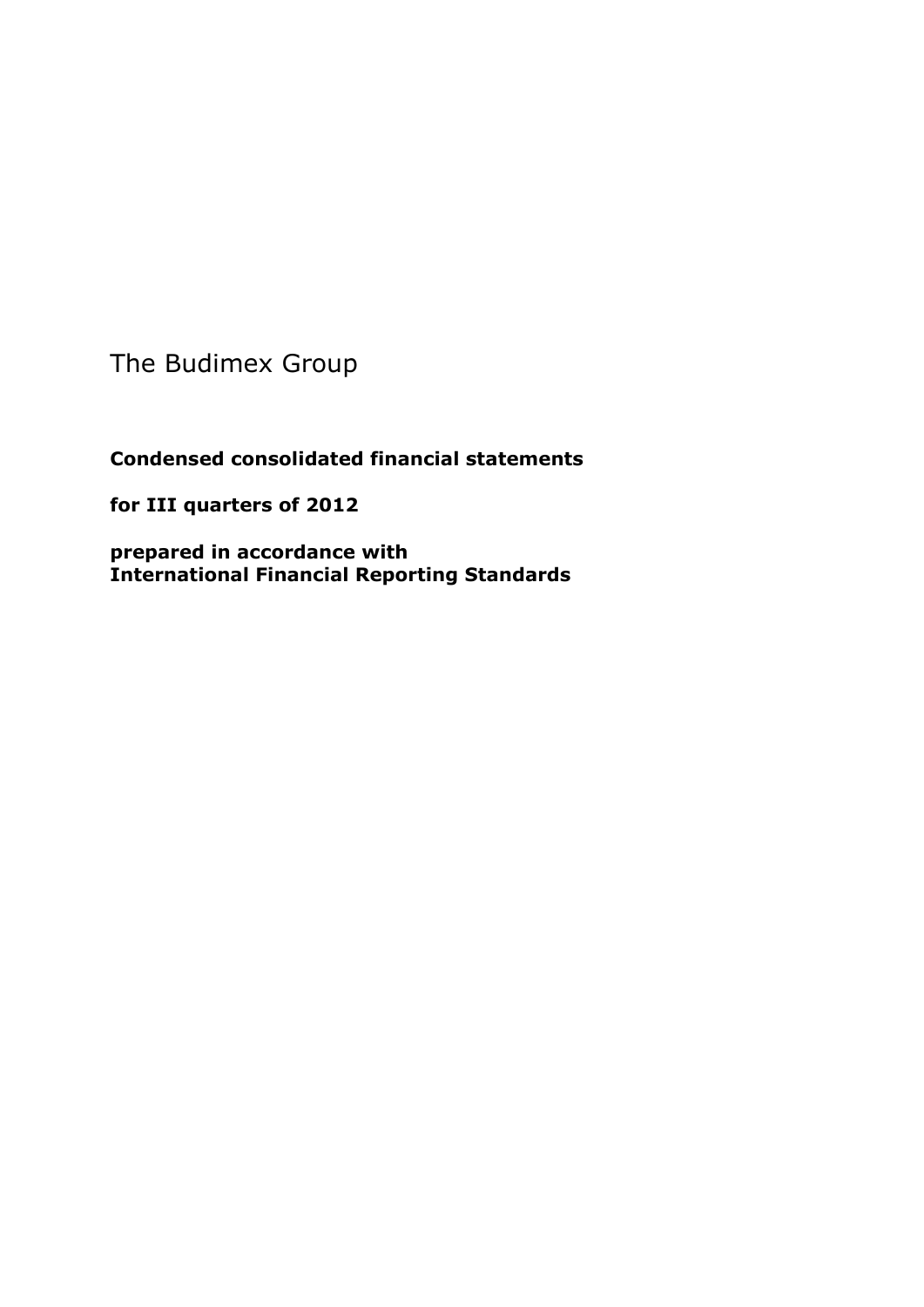## **Table of contents**

| 1.   | Organization of the Budimex Group and changes in the Group structure  10                   |
|------|--------------------------------------------------------------------------------------------|
| 1.1. |                                                                                            |
| 1.2. |                                                                                            |
| 1.3. | Description of changes in the composition of the Group together with indication of their   |
|      |                                                                                            |
| 2.   |                                                                                            |
| 3.   | Principles applied for the purpose of preparation of financial statements  11              |
| 3.1. | Accounting policies and basis of preparing the consolidated financial statements of the    |
|      |                                                                                            |
| 3.2. | Changes in accounting policies and the method of preparation of financial statements 13    |
| 3.3. |                                                                                            |
| 3.4. |                                                                                            |
| 3.5. |                                                                                            |
| 4.   | Description of factors and events which had a material effect on a financial result of the |
|      |                                                                                            |
| 5.   |                                                                                            |
| 6.   |                                                                                            |
| 7.   |                                                                                            |
| 8.   | Factors which will affect results achieved by the Group in a period covering at least the  |
|      |                                                                                            |
| 9.   | The main events in the third quarter of 2012 and significant events after                  |
|      |                                                                                            |
| 10.  |                                                                                            |
| 11.  | The Management Board's position on the feasibility of results stated in the financial      |
|      | forecasts published earlier for the year in view of the financial results presented in the |
|      |                                                                                            |
| 12.  | Statement of ownership of shares of Budimex SA or rights to such shares (options) held     |
|      | by the managing or supervisory persons of Budimex SA as at the date of publication of      |
|      | this report together with indication of changes in the ownership in the third quarter of   |
|      |                                                                                            |
| 13.  | Proceedings pending as at 30 September 2012 before court, competent arbitration body       |
|      |                                                                                            |
| 14.  |                                                                                            |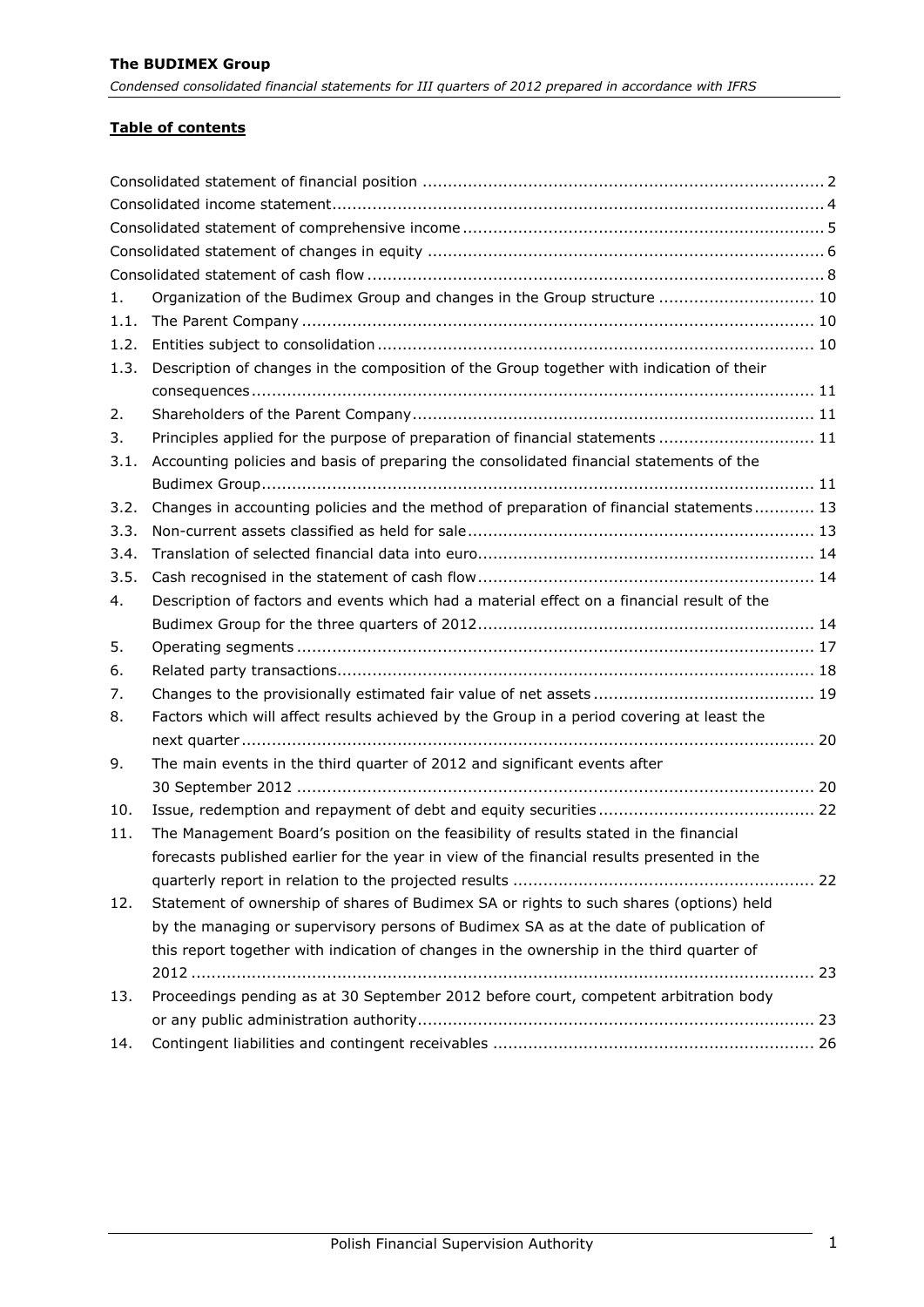#### <span id="page-2-0"></span>**Consolidated statement of financial position**

| <b>ASSETS</b>                                                                         | 30 September<br>2012 | 31 December<br>2011 |
|---------------------------------------------------------------------------------------|----------------------|---------------------|
|                                                                                       | (PLN thousands)      | (PLN thousands)     |
| <b>Non-current assets</b>                                                             |                      |                     |
| Property, plant and equipment                                                         | 234 809              | 274 001             |
| Investment properties                                                                 | 3 1 2 1              | 3 2 7 8             |
| Intangible assets                                                                     | 3 4 8 2              | 7489                |
| Goodwill                                                                              | 89 356               | 134 356             |
| Equity accounted investments                                                          | 12 753               | 13 503              |
| Available-for-sale financial assets                                                   | 11 898               | 12 14 6             |
| Retentions for construction contracts                                                 | 23 792               | 37 883              |
| Other long-term receivables                                                           |                      | 24                  |
| Long-term prepayments and deferred costs                                              | 4 8 3 0              | 6498                |
| Deferred tax asset                                                                    | 259 865              | 312 032             |
| <b>Total non-current assets</b>                                                       | 643 906              | 801 210             |
| <b>Current assets</b>                                                                 |                      |                     |
| Inventories                                                                           | 1 089 588            | 1 1 1 5 5 5 8       |
| Trade and other receivables                                                           | 660 917              | 511 961             |
| Retentions for construction contracts                                                 | 47 752               | 22 394              |
| Amounts due and receivable from customers (investors) under<br>construction contracts | 477 132              | 229 762             |
| Current tax receivable                                                                | 184                  | 5985                |
| Derivative financial instruments                                                      | 4 5 4 1              | 141                 |
| Cash and cash equivalents                                                             | 913 227              | 1761630             |
| Short-term prepayments and deferred costs                                             | 14 053               | 13 919              |
|                                                                                       | 3 207 394            | 3 661 350           |
| Non-current assets classified as held for sale                                        | 27 716               |                     |
| <b>Total current assets</b>                                                           | 3 235 110            | 3 661 350           |
| <b>TOTAL ASSETS</b>                                                                   | 3879016              | 4 4 6 2 5 6 0       |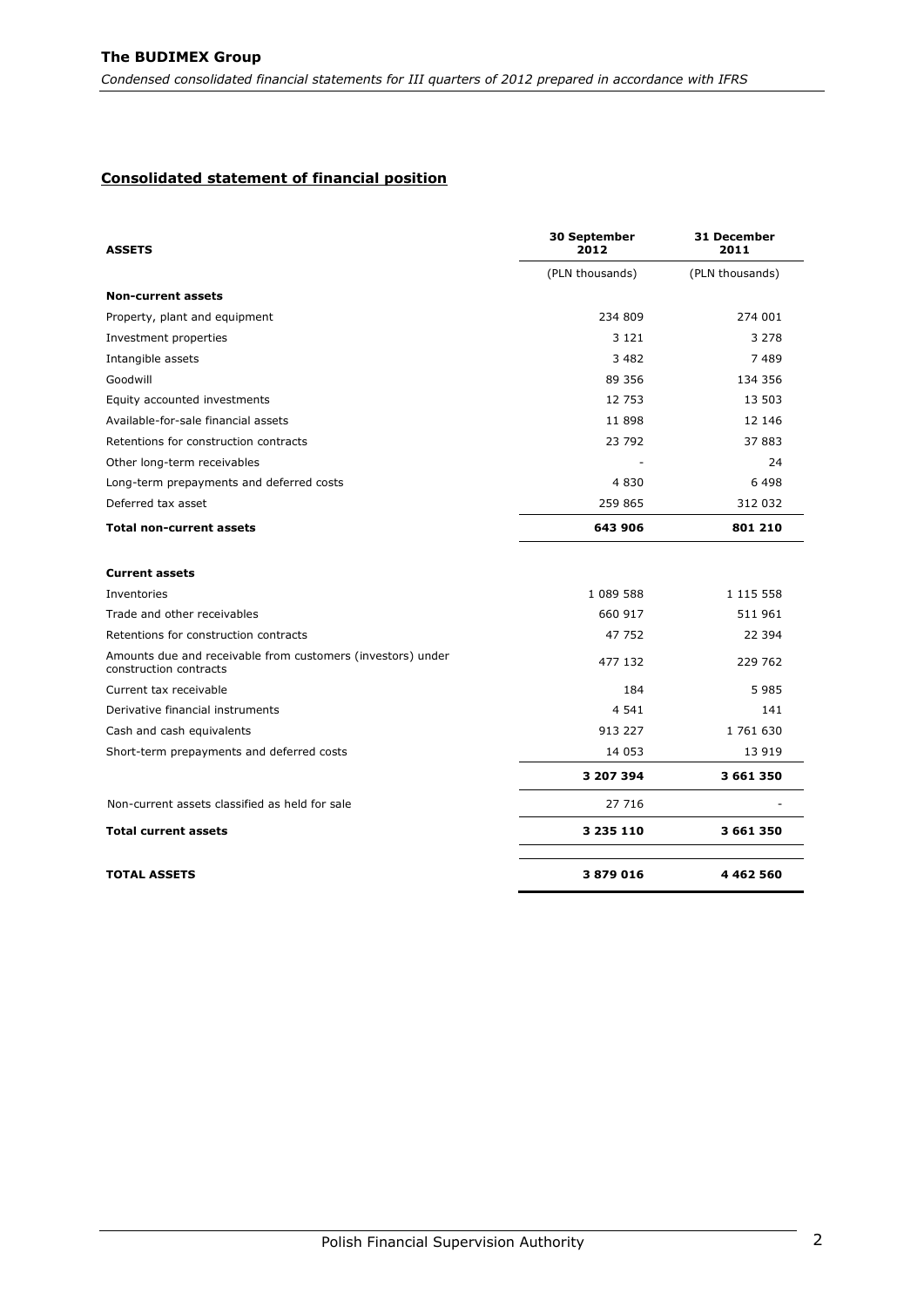## **The BUDIMEX Group**

*Condensed consolidated financial statements for III quarters of 2012 prepared in accordance with IFRS*

## **Consolidated statement of financial position (cont.)**

| <b>EQUITY AND LIABILITIES</b>                                                                    | 30 September<br>2012 | 31 December<br>2011 |
|--------------------------------------------------------------------------------------------------|----------------------|---------------------|
|                                                                                                  | (PLN thousands)      | (PLN thousands)     |
| Shareholders' equity                                                                             |                      |                     |
| Shareholders' equity attributable to the shareholders of the<br><b>Parent Company</b>            |                      |                     |
| Share capital                                                                                    | 145 848              | 145 848             |
| Share premium                                                                                    | 234 799              | 234 799             |
| Other reserves                                                                                   | 1 2 8 3              | 1 2 8 3             |
| Foreign exchange differences on translation of foreign operations                                | 3 1 1 3              | 2 2 2 9             |
| Retained earnings/(losses)                                                                       | (61755)              | 141 671             |
| Total shareholders' equity attributable to the shareholders of the<br><b>Parent Company</b>      | 323 288              | 525 830             |
| Non-controlling interests                                                                        |                      |                     |
| Total shareholders' equity, incl. non-controlling interests                                      | 323 288              | 525830              |
| <b>Liabilities</b>                                                                               |                      |                     |
| <b>Non-current liabilities</b>                                                                   |                      |                     |
| Loans, borrowings and other external sources of finance                                          | 81 781               | 73 981              |
| Retentions for construction contracts                                                            | 148 779              | 150 122             |
| Provision for long-term liabilities and other charges                                            | 138 114              | 124 665             |
| Long-term retirement benefits and similar obligations                                            | 11 385               | 11 385              |
| <b>Total non-current liabilities</b>                                                             | 380 059              | 360 153             |
| <b>Current liabilities</b>                                                                       |                      |                     |
| Loans, borrowings and other external sources of finance                                          | 20 592               | 37 753              |
| Trade and other payables                                                                         | 1 622 472            | 1 698 239           |
| Retentions for construction contracts                                                            | 214 946              | 153 436             |
| Amounts due and payable to customers (investors) under construction<br>contracts                 | 640 154              | 1 037 987           |
| Prepayments received                                                                             | 370 561              | 357 956             |
| Provision for short-term liabilities and other charges                                           | 122 349              | 105 529             |
| Current tax payable                                                                              | 771                  |                     |
| Short-term retirement benefits and similar obligations                                           | 5 0 4 5              | 5 0 4 4             |
| Derivative financial instruments                                                                 | 626                  | 12 330              |
| Short-term accruals                                                                              | 170 259              | 162 231             |
| Short-term deferred income                                                                       | 7894                 | 6 0 7 2             |
|                                                                                                  | 3 175 669            | 3 576 577           |
| Liabilities directly associated with the assets (disposal groups) classified<br>as held for sale |                      |                     |
| <b>Total current liabilities</b>                                                                 | 3 175 669            | 3 576 577           |
|                                                                                                  |                      |                     |
| <b>Total liabilities</b>                                                                         | 3 555 728            | 3936730             |
| <b>TOTAL EQUITY AND LIABILITIES</b>                                                              | 3879016              | 4 4 6 2 5 6 0       |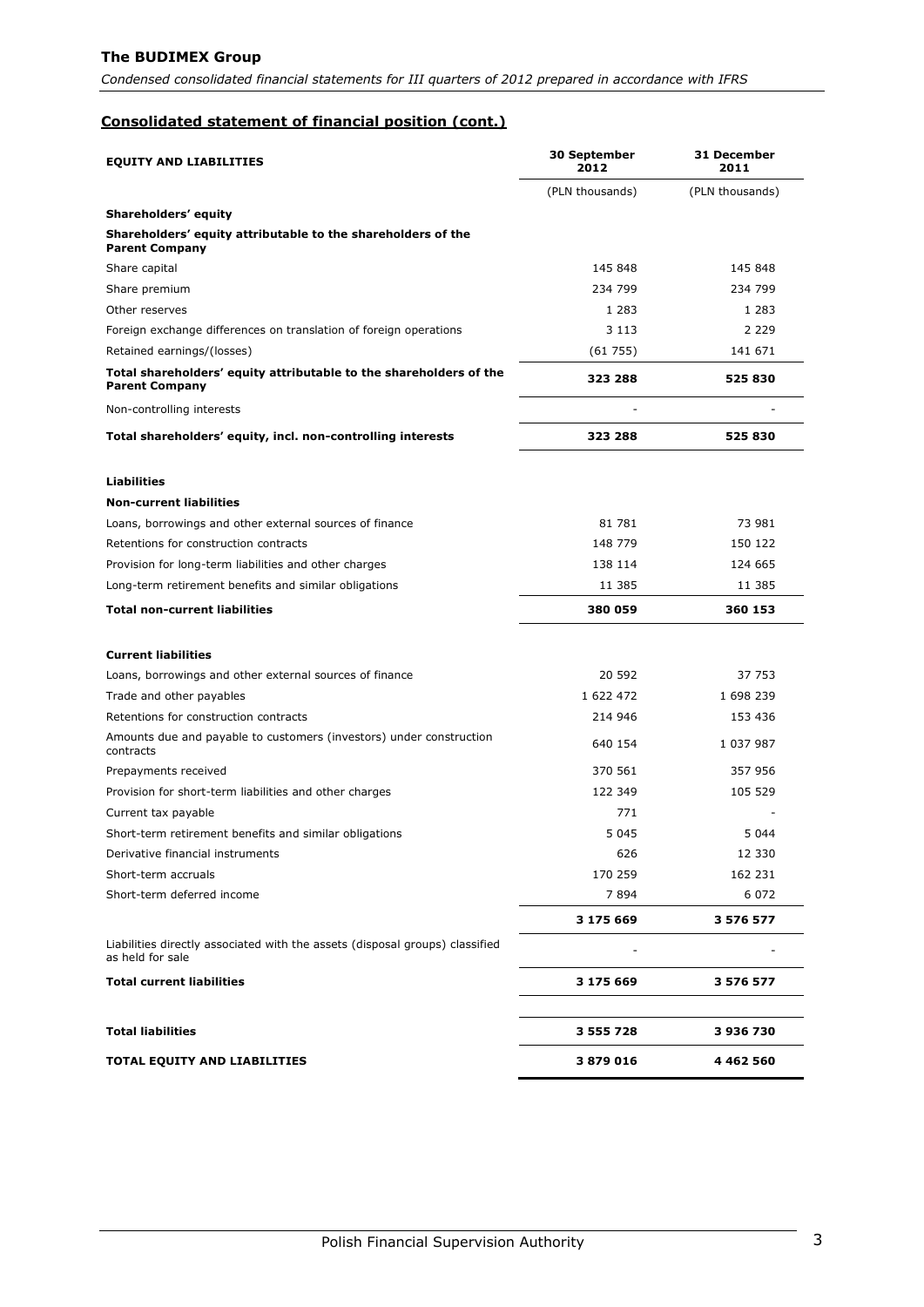## <span id="page-4-0"></span>**Consolidated income statement**

| 9-month<br>9-month<br>3-month period<br>3-month period<br>period ended<br>ended<br>period ended<br>ended |
|----------------------------------------------------------------------------------------------------------|
| 30 September 2012<br>30 September 2011                                                                   |
| (PLN thousands)<br>(PLN thousands)<br>(PLN thousands)<br>(PLN thousands)                                 |
|                                                                                                          |
| Net sales of finished goods, goods for resale, raw<br>4 580 432<br>1 696 667<br>3 822 674<br>1 573 786   |
| Cost of finished goods, goods for resale, raw<br>(4283795)<br>(1629340)<br>(3500073)<br>(1455477)        |
| 296 637<br>67 327<br>322 601<br>118 309                                                                  |
| (15955)<br>(4596)<br>(16954)<br>(5964)                                                                   |
| (139965)<br>(43305)<br>(103 416)<br>(34 978)                                                             |
| 34 201<br>52 996<br>67 048<br>22 960                                                                     |
| (95401)<br>(7430)<br>(20902)<br>3 1 7 3                                                                  |
| 6 7 6 1<br>Gains/ (losses) on derivative financial instruments<br>11 086<br>(11416)<br>(11 961)          |
| 236 961<br>109 398<br>52958<br>91 539                                                                    |
| 56 758<br>31 589<br>40 389<br>13 171                                                                     |
| (31126)<br>(8864)<br>(34 514)<br>(12379)                                                                 |
| 31<br>Share of results of equity accounted companies<br>(729)<br>(2170)<br>176                           |
| 134 301<br>75 714<br>240 666<br>92 507                                                                   |
| (57662)<br>(21162)<br>(46775)<br>(18406)                                                                 |
| Net profit from continuing operations<br>76 639<br>193891<br>74 101<br>54 552                            |
| 76 639<br>74 101<br>54 552<br>193891                                                                     |
|                                                                                                          |
| Attributable to the shareholders of the Parent<br>76 639<br>54 552<br>193891<br>74 101                   |
| Attributable to non-controlling interest<br>$\overline{\phantom{a}}$                                     |
| Basic and diluted earnings per share attributable to<br>3.00<br>2.14<br>7.59<br>2.90                     |
| the shareholders of the Parent Company (in PLN)                                                          |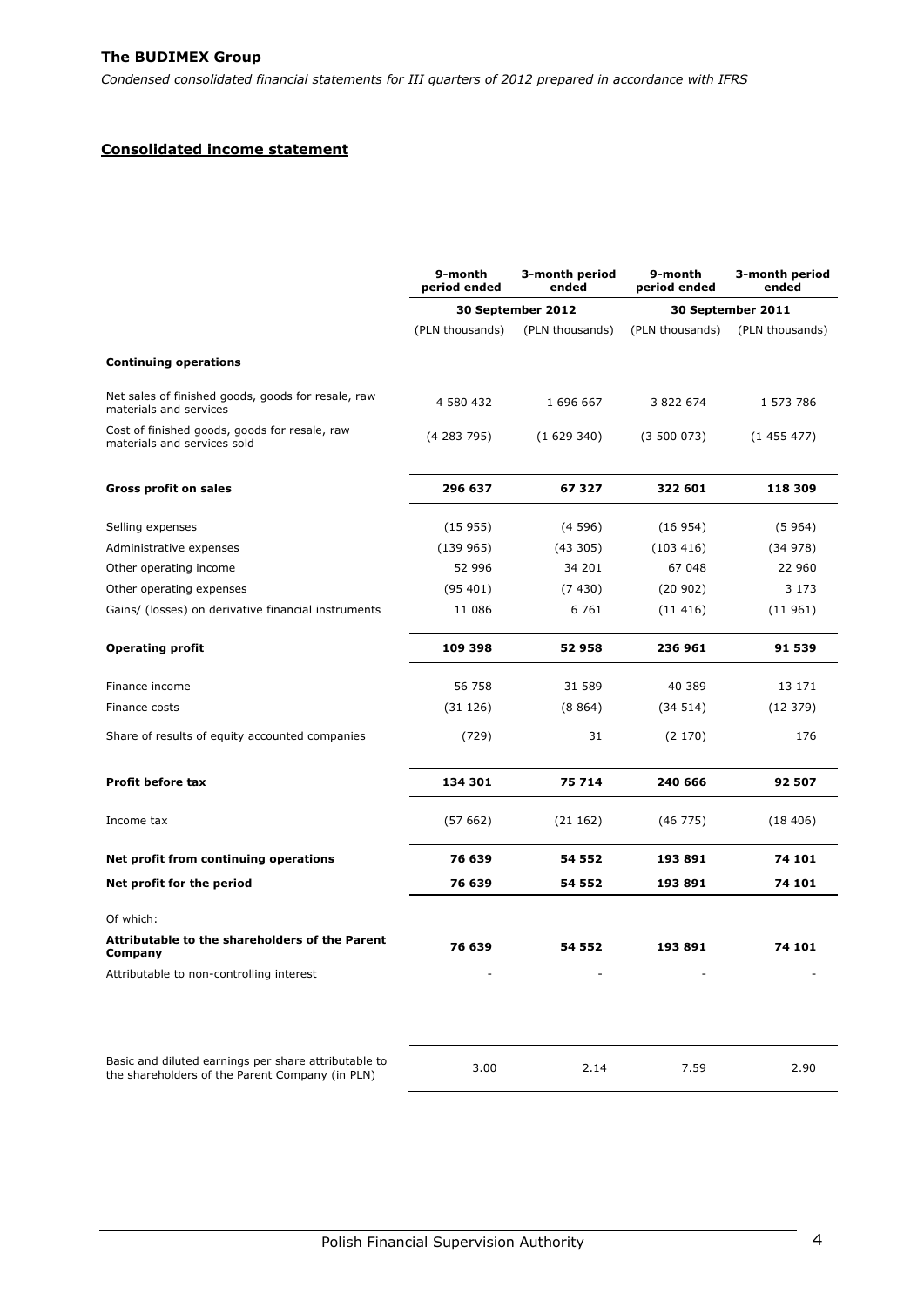### <span id="page-5-0"></span>**Consolidated statement of comprehensive income**

|                                                                      | 9-month<br>period ended | 3-month<br>period ended | 9-month<br>period ended | 3-month<br>period ended |
|----------------------------------------------------------------------|-------------------------|-------------------------|-------------------------|-------------------------|
|                                                                      |                         | 30 September 2012       |                         | 30 September 2011       |
|                                                                      | (PLN thousands)         | (PLN thousands)         | (PLN thousands)         | (PLN thousands)         |
| Net profit for the period                                            | 76 639                  | 54 552                  | 193891                  | 74 101                  |
| Other comprehensive income for the period:                           |                         |                         |                         |                         |
| Foreign exchange differences on translation of foreign<br>operations | 884                     | 1 0 2 7                 | 789                     | 871                     |
| Deferred tax related to components of other<br>comprehensive income  |                         |                         |                         |                         |
| Other comprehensive income, net of tax                               | 884                     | 1027                    | 789                     | 871                     |
| Total comprehensive income for the period                            | 77 523                  | 55 579                  | 194 680                 | 74 972                  |
| Of which:                                                            |                         |                         |                         |                         |
| Attributable to the shareholders of the Parent<br>Company            | 77523                   | 55 579                  | 194 680                 | 74 972                  |
| Attributable to non-controlling interests                            |                         |                         |                         |                         |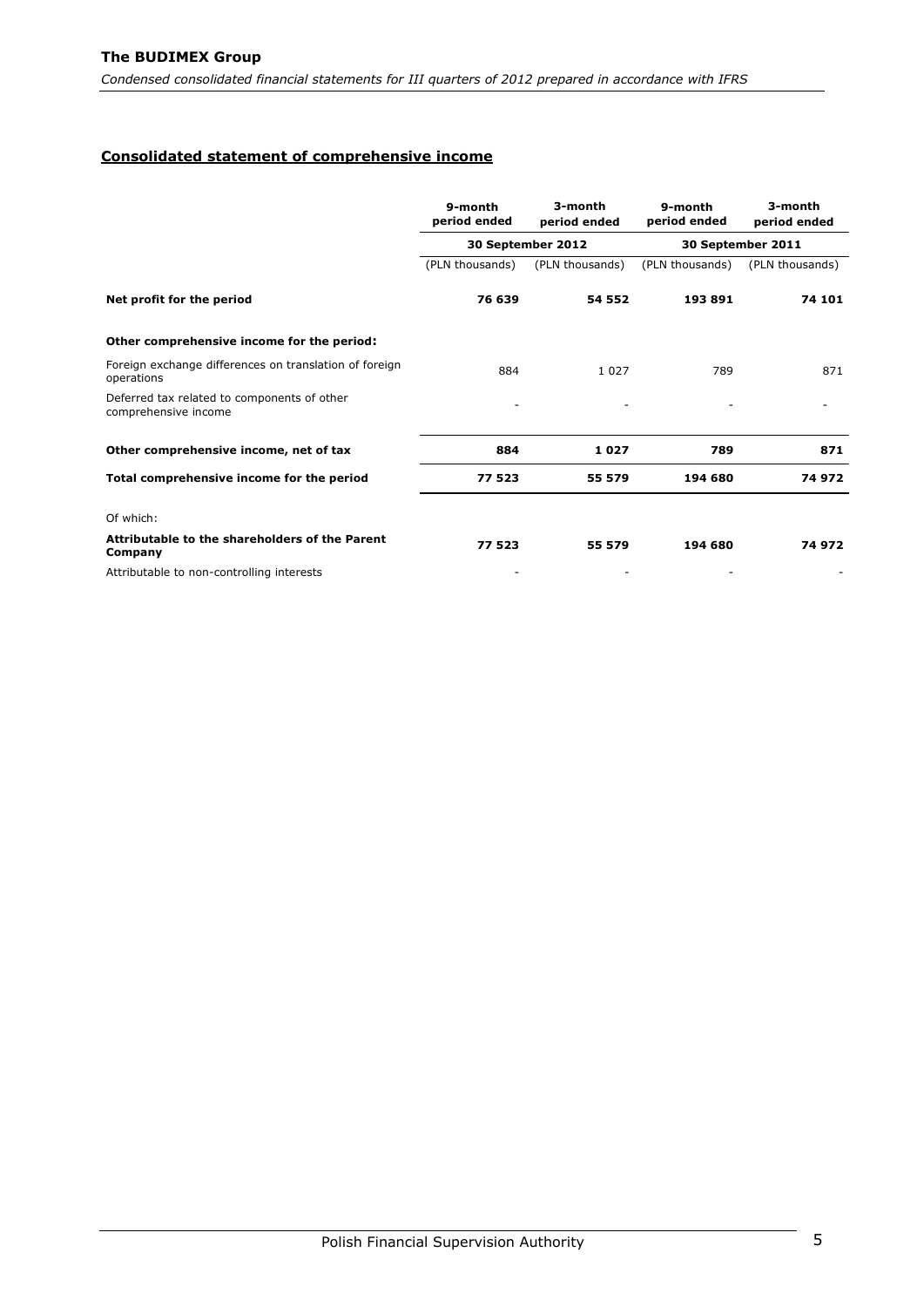## **Consolidated statement of changes in equity**

<span id="page-6-0"></span>

|                                              | Equity attributable to the shareholders of the Parent Company |                          |                                             |                                                                                  |                                   |                 |                          | <b>Total equity</b> |
|----------------------------------------------|---------------------------------------------------------------|--------------------------|---------------------------------------------|----------------------------------------------------------------------------------|-----------------------------------|-----------------|--------------------------|---------------------|
|                                              | Share capital                                                 | Share premium            | Other reserves -<br>share-based<br>payments | Foreign<br>exchange<br>differences on<br>translation of<br>foreign<br>operations | Retained<br>earnings/<br>(losses) | <b>Total</b>    | interests                |                     |
|                                              | (PLN thousands)                                               | (PLN thousands)          | (PLN thousands)                             | (PLN thousands)                                                                  | (PLN thousands)                   | (PLN thousands) | (PLN thousands)          | (PLN thousands)     |
| Balance as at 1 January 2012                 | 145 848                                                       | 234 799                  | 1 2 8 3                                     | 2 2 2 9                                                                          | 141 671                           | 525 830         |                          | 525 830             |
| Profit for the period                        | ٠                                                             | $\sim$                   | ۰                                           | $\overline{\phantom{a}}$                                                         | 76 639                            | 76 639          |                          | 76 639              |
| Other comprehensive income                   | $\overline{\phantom{a}}$                                      |                          | ۰                                           | 884                                                                              |                                   | 884             |                          | 884                 |
| Total comprehensive income for<br>the period | $\overline{\phantom{0}}$                                      | $\overline{\phantom{0}}$ | $\overline{\phantom{0}}$                    | 884                                                                              | 76 639                            | 77 523          | $\overline{\phantom{a}}$ | 77 523              |
| Dividends                                    | $\overline{\phantom{a}}$                                      | $\overline{\phantom{a}}$ | $\overline{\phantom{a}}$                    | $\sim$                                                                           | (280065)                          | (280065)        | $\sim$                   | (280065)            |
|                                              |                                                               |                          |                                             |                                                                                  |                                   |                 |                          |                     |
| Balance as at 30 September 2012              | 145 848                                                       | 234 799                  | 1 2 8 3                                     | 3 1 1 3                                                                          | (61755)                           | 323 288         |                          | 323 288             |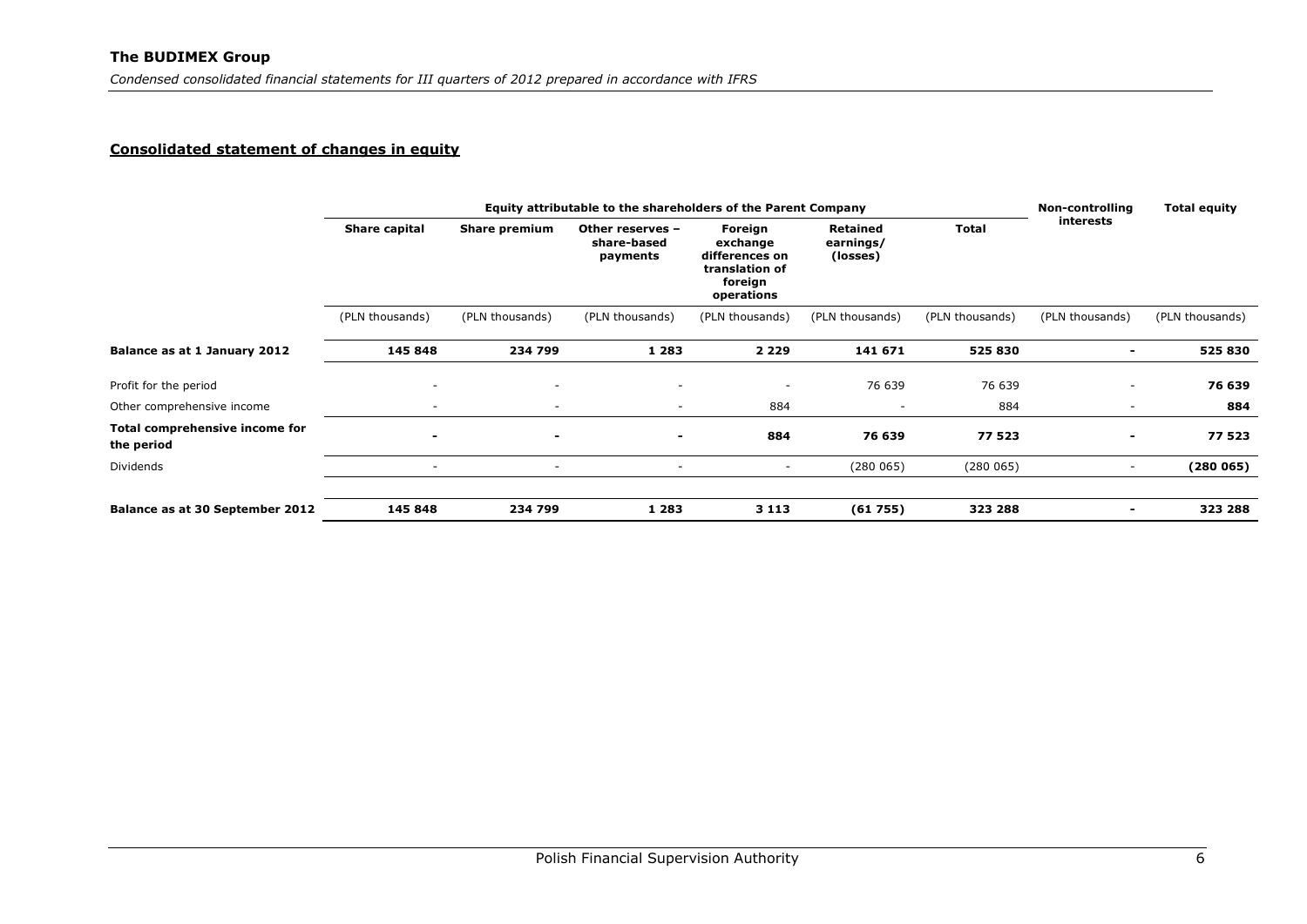## **Consolidated statement of changes in equity (cont.)**

|                                              | Equity attributable to the shareholders of the Parent Company<br><b>Non-controlling</b> |                          |                                             |                                                                                  |                                          |                 |                          | <b>Total equity</b> |
|----------------------------------------------|-----------------------------------------------------------------------------------------|--------------------------|---------------------------------------------|----------------------------------------------------------------------------------|------------------------------------------|-----------------|--------------------------|---------------------|
|                                              | Share capital                                                                           | Share premium            | Other reserves -<br>share-based<br>payments | Foreign<br>exchange<br>differences on<br>translation of<br>foreign<br>operations | <b>Retained</b><br>earnings/<br>(losses) | <b>Total</b>    | <b>interests</b>         |                     |
|                                              | (PLN thousands)                                                                         | (PLN thousands)          | (PLN thousands)                             | (PLN thousands)                                                                  | (PLN thousands)                          | (PLN thousands) | (PLN thousands)          | (PLN thousands)     |
| Balance as at 1 January 2011                 | 145 848                                                                                 | 234 799                  | 256                                         | 1611                                                                             | 297 891                                  | 680 405         | $\blacksquare$           | 680 405             |
| Profit for the period                        |                                                                                         |                          |                                             | ٠                                                                                | 193 891                                  | 193 891         |                          | 193 891             |
| Other comprehensive income                   |                                                                                         |                          |                                             | 789                                                                              | $\overline{\phantom{a}}$                 | 789             | $\sim$                   | 789                 |
| Total comprehensive income for<br>the period | $\overline{\phantom{0}}$                                                                |                          | $\blacksquare$                              | 789                                                                              | 193 891                                  | 194 680         | $\blacksquare$           | 194 680             |
| <b>Dividends</b>                             | $\sim$                                                                                  | $\overline{\phantom{a}}$ | $\overline{\phantom{a}}$                    | $\overline{\phantom{m}}$                                                         | (231 814)                                | (231814)        | $\sim$                   | (231814)            |
| Balance as at 30 September 2011              | 145 848                                                                                 | 234 799                  | 256                                         | 2 4 0 0                                                                          | 259 968                                  | 643 271         | $\blacksquare$           | 643 271             |
| Profit for the period                        |                                                                                         |                          |                                             |                                                                                  | 66 983                                   | 66 983          |                          | 66 983              |
| Provisional accounting adjustments           |                                                                                         |                          |                                             | $\overline{\phantom{m}}$                                                         | (5263)                                   | (5263)          | $\sim$                   | (5263)              |
| Impairment of goodwill                       |                                                                                         |                          |                                             | ٠                                                                                | (180017)                                 | (180017)        | $\sim$                   | (180017)            |
| Other comprehensive income                   |                                                                                         |                          | $\overline{\phantom{a}}$                    | (171)                                                                            | $\overline{\phantom{a}}$                 | (171)           |                          | (171)               |
| Total comprehensive income for<br>the period |                                                                                         |                          |                                             | (171)                                                                            | (118297)                                 | (118468)        |                          | (118468)            |
| Share-based payments                         | ÷                                                                                       | $\overline{\phantom{a}}$ | 1 0 2 7                                     | $\overline{\phantom{a}}$                                                         | $\overline{\phantom{0}}$                 | 1 0 2 7         | $\sim$                   | 1027                |
| Balance as at 31 December 2011               | 145 848                                                                                 | 234 799                  | 1 2 8 3                                     | 2 2 2 9                                                                          | 141 671                                  | 525 830         | $\overline{\phantom{a}}$ | 525 830             |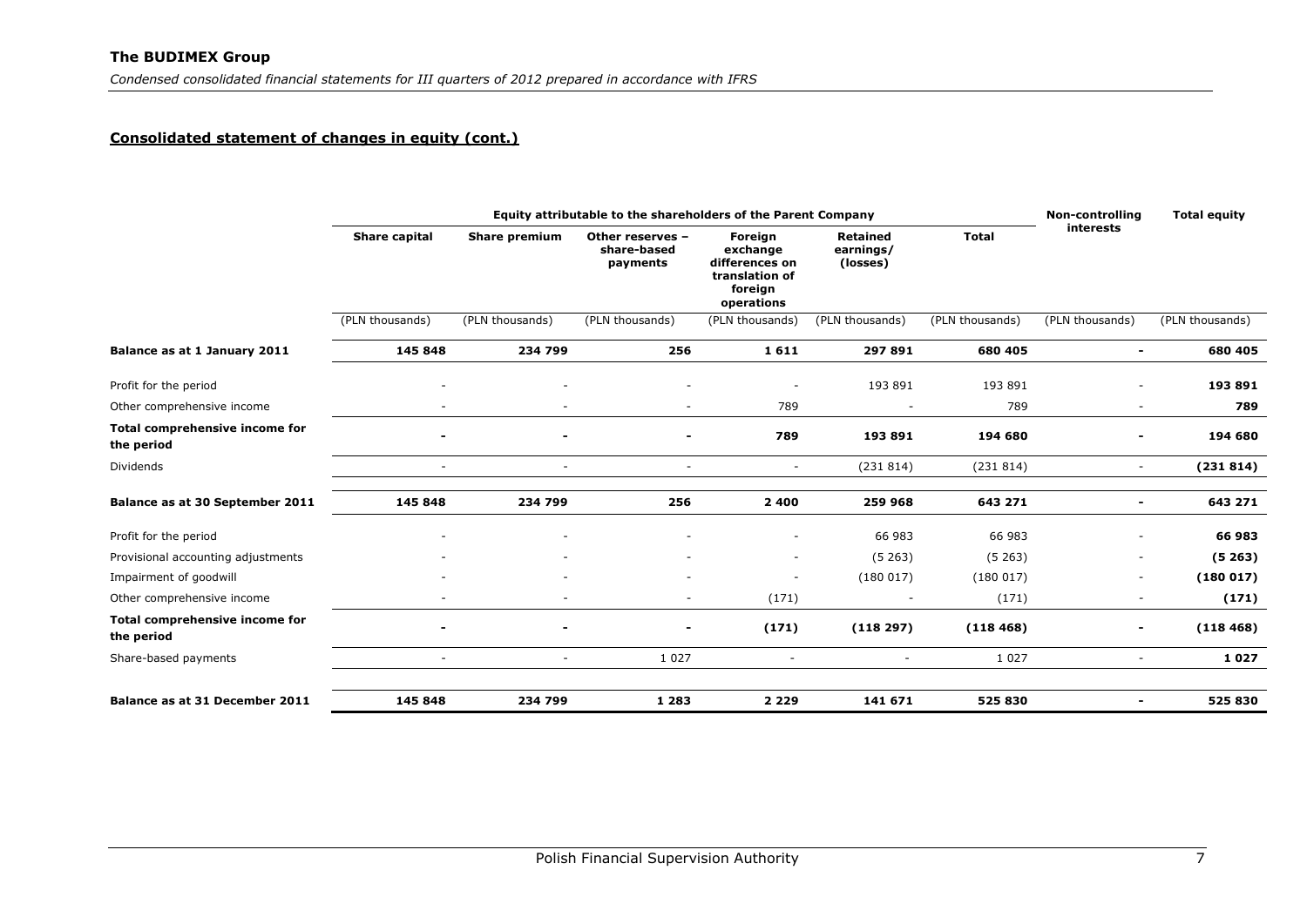## <span id="page-8-0"></span>**Consolidated statement of cash flow**

|                                                                                                                   | 9-month period<br>ended 30 September |                 |
|-------------------------------------------------------------------------------------------------------------------|--------------------------------------|-----------------|
|                                                                                                                   | 2012                                 | 2011            |
|                                                                                                                   | (PLN thousands)                      | (PLN thousands) |
| CASH FLOW FROM OPRATING ACTIVITIES                                                                                |                                      |                 |
| Net profit before tax                                                                                             | 134 301                              | 240 666         |
| Adjustments for:                                                                                                  |                                      |                 |
| Depreciation/ amortization                                                                                        | 40 218                               | 21 278          |
| Share of results of equity accounted companies                                                                    | 729                                  | 2 1 7 0         |
| Impairment of goodwill                                                                                            | 45 000                               |                 |
| Foreign exchange (gains)/losses                                                                                   | (1385)                               | 496             |
| Interest and shares in profits (dividends)                                                                        | 3828                                 | 910             |
| Loss on disposal of investments                                                                                   | 3625                                 | 2 4 1 3         |
| Change in valuation of derivative financial instruments                                                           | (16 104)                             | 15 610          |
| Operating profit before changes in working capital                                                                | 210 212                              | 283 543         |
| Change in receivables and retentions for construction contracts                                                   | (164 873)                            | (273503)        |
| Change in inventories                                                                                             | 25 970                               | (83533)         |
| Change in provisions and liabilities arising from retirement benefits and similar<br>obligations                  | 30 270                               | 4 1 7 0         |
| Change in retentions for construction contracts and in liabilities, except for loan and<br>borrowings liabilities | (13733)                              | 138 488         |
| Change in accruals and accrued income                                                                             | 11 384                               | (7224)          |
| Change in amounts due and receivable under construction contracts                                                 | (645203)                             | (628149)        |
| Change in prepayments received                                                                                    | 12 605                               | 88 577          |
| Change in cash and cash equivalents of restricted use                                                             | 16 084                               | (14488)         |
| Other adjustments                                                                                                 | 437                                  | 659             |
| Cash generated from operations                                                                                    | (516847)                             | (491460)        |
| Income tax paid                                                                                                   | 1 0 7 7                              | (174917)        |
| NET CASH USED IN OPERATING ACTIVITIES                                                                             | (515 770)                            | (666377)        |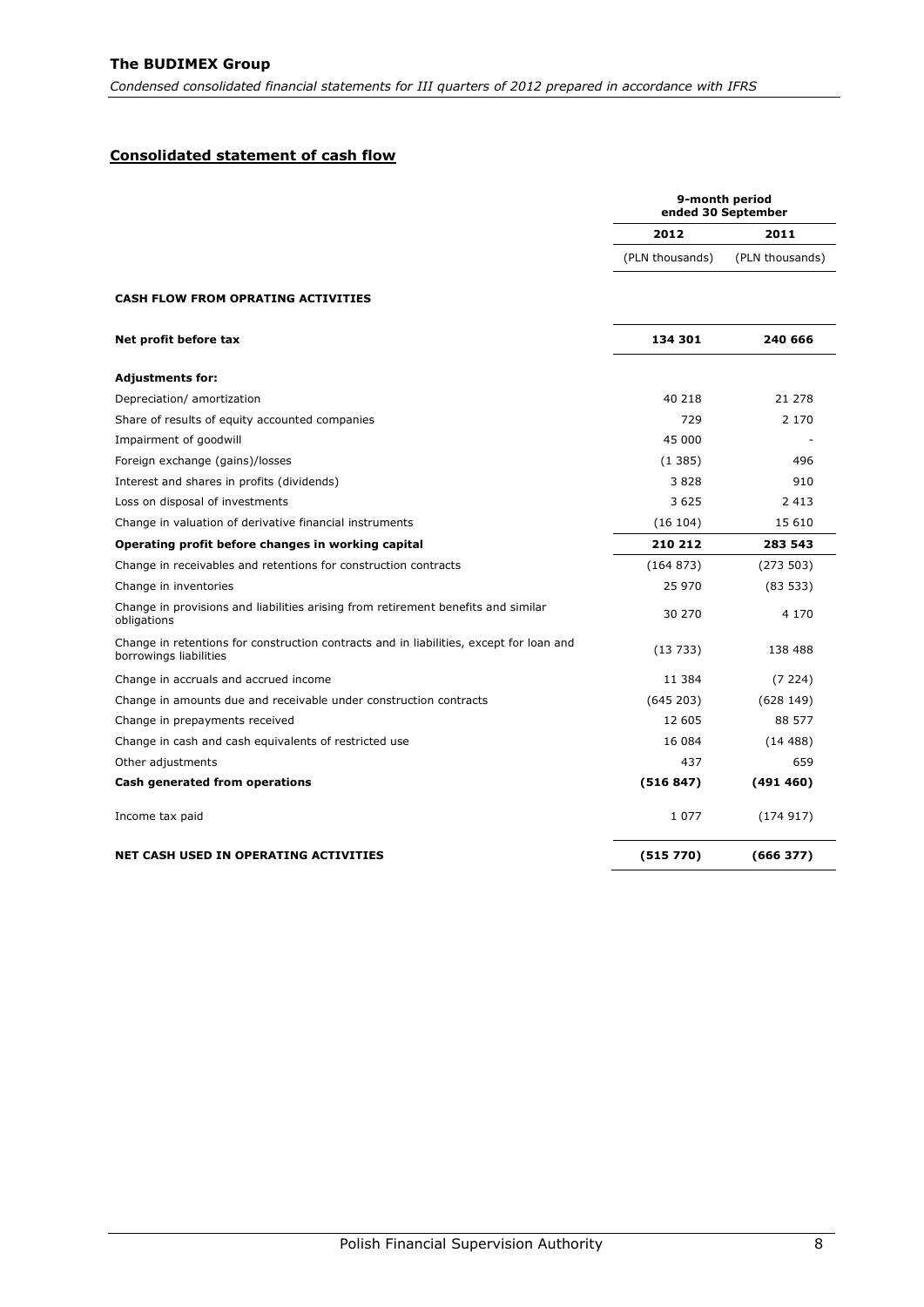## **Consolidated statement of cash flow (cont.)**

|                                                                            | 9-month period<br>ended 30 September |                 |  |
|----------------------------------------------------------------------------|--------------------------------------|-----------------|--|
|                                                                            | 2012                                 | 2011            |  |
|                                                                            | (PLN thousands)                      | (PLN thousands) |  |
| <b>CASH FLOW FROM INVESTING ACTIVITIES</b>                                 |                                      |                 |  |
| Sale of intangible assets and tangible fixed assets                        | 1980                                 | 12 745          |  |
| Purchase of intangible assets and tangible fixed assets                    | (22675)                              | (1663)          |  |
| Sale of financial assets in related entities                               | 4 6 7 6                              | (1)             |  |
| Purchase of available-for-sale financial assets                            | (4668)                               | (312)           |  |
| Sale of financial assets at fair value through profit or loss              |                                      | 14 0 13         |  |
| Interest received                                                          |                                      | 197             |  |
| NET CASH FROM INVESTING ACTIVITIES                                         | (20687)                              | 24 979          |  |
| <b>CASH FLOW FROM FINANCING ACTIVITIES</b>                                 |                                      |                 |  |
| Loans and borrowings taken out                                             | 48 397                               | 26 038          |  |
| Repayment of loans and borrowings                                          | (49204)                              | (2947)          |  |
| Dividends paid                                                             | (280065)                             | (231814)        |  |
| Payment of finance lease liabilities                                       | (11392)                              | (9074)          |  |
| Interest paid                                                              | (3659)                               | (973)           |  |
| <b>NET CASH USED IN FINANCING ACTIVITIES</b>                               | (295923)                             | (218770)        |  |
| NET CHANGE IN CASH AND CASH EQUIVALENTS                                    | (832 380)                            | (860168)        |  |
| Foreign exchange differences, net                                          | 61                                   | 367             |  |
| <b>CASH AND CASH EQUIVALENTS AT THE BEGINNING OF THE PERIOD (note 3.5)</b> | 1740488                              | 1861547         |  |
| <b>CASH AND CASH EQUIVALENTS AT THE END OF THE PERIOD (note 3.5)</b>       | 908 169                              | 1 001 746       |  |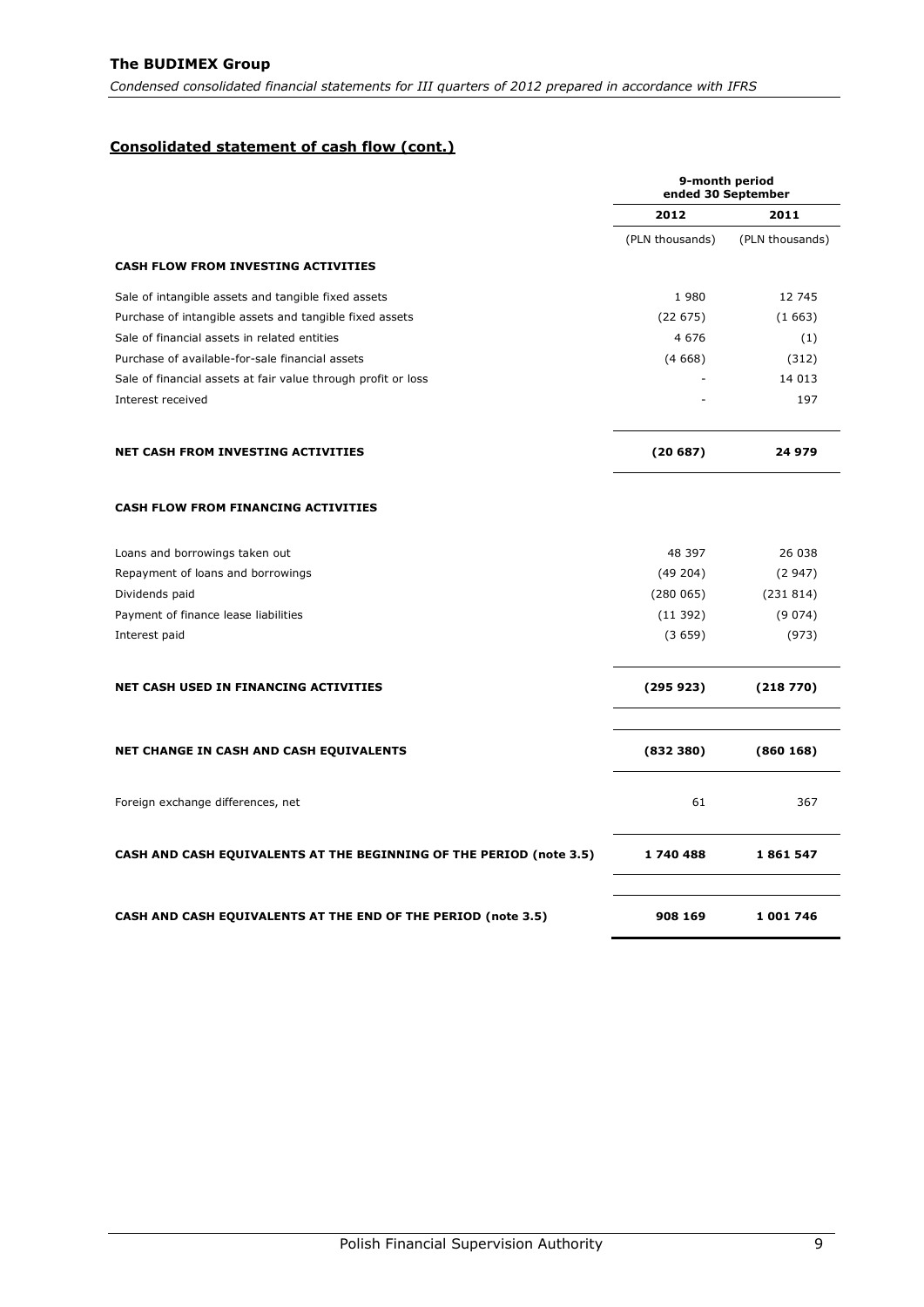## <span id="page-10-1"></span><span id="page-10-0"></span>**1. Organization of the Budimex Group and changes in the Group structure**

## **1.1. The Parent Company**

The parent company of the Budimex Group is Budimex SA (the "Parent Company"), which main area of business is building, rendering of management and advisory services.

The main areas of the business activities of the Group are widely understood construction-assembly services realized in the system of general execution at home and abroad, developer activities, property management, and limited scope trading, production, transport and other business. Budimex SA serves in the Group as an advisory, management and financial centre. Realization of these three functions is to facilitate:

- efficient flow of information within Group structures,
- strengthening the efficiency of cash and financial management of individual Group companies,
- strengthening market position of the entire Group.

## **1.2. Entities subject to consolidation**

<span id="page-10-2"></span>As at 30 September 2012, 31 December 2011 and 30 September 2011 the following companies were subject to consolidation:

| Company name                                                                            | <b>Registered office</b>    | % in the share capital<br>as at |                     |                      | Consolidation |
|-----------------------------------------------------------------------------------------|-----------------------------|---------------------------------|---------------------|----------------------|---------------|
|                                                                                         |                             | <b>30 September</b><br>2012     | 31 December<br>2011 | 30 September<br>2011 | method        |
| Mostostal Kraków SA                                                                     | Cracow / Poland             | 100.00%                         | 100.00%             | 100.00%              | full          |
| Budimex Danwood Sp. z o.o.                                                              | Bielsk Podlaski /<br>Poland | 100.00%                         | 100.00%             | 100.00%              | full          |
| Budimex Bau GmbH                                                                        | Cologne / Germany           | 100.00%                         | 100.00%             | 100.00%              | full          |
| Budimex Nieruchomości Sp. z o.o.                                                        | Warsaw / Poland             | 100.00%                         | 100.00%             | 100.00%              | full          |
| Budimex Budownictwo Sp. z o.o.                                                          | Warsaw / Poland             | 100.00%                         | 100.00%             | 100.00%              | full          |
| Przedsiębiorstwo Napraw Infrastruktury<br>Sp. z o.o. w upadłości układowej <sup>1</sup> | Warsaw / Poland             | 100.00%                         | 100.00%             |                      | full          |
| SPV-BN 1 Sp. z o.o.                                                                     | Warsaw / Poland             | 100.00%                         | 100.00%             | 100.00%              | full          |
| SPV-BN 2 Sp. z o.o.                                                                     | Warsaw / Poland             | 100.00%                         | 100.00%             | 100.00%              | full          |
| Budimex SA Ferrovial Agroman SA s.c.                                                    | Warsaw / Poland             | 99.98%                          | 99.98%              | 99.98%               | proportionate |
| Budimex SA Sygnity SA Sp. j.                                                            | Warsaw / Poland             | 67.00%                          | 67.00%              | 67.00%               | proportionate |
| Budimex SA Ferrovial Agroman SA Sp. j.                                                  | Warsaw / Poland             | 50.00%                          | 50.00%              | 50.00%               | proportionate |
| Tecpresa - Techniki Sprężania i Usługi<br>Dodatkowe Sp. z o.o.                          | Warsaw / Poland             | 30.00%                          | 30.00%              | 30.00%               | proportionate |

<sup>1</sup>) Company purchased by Budimex SA on 16 November 2011. The court declared the company to be bankrupt open to composition agreements on 13 September 2012.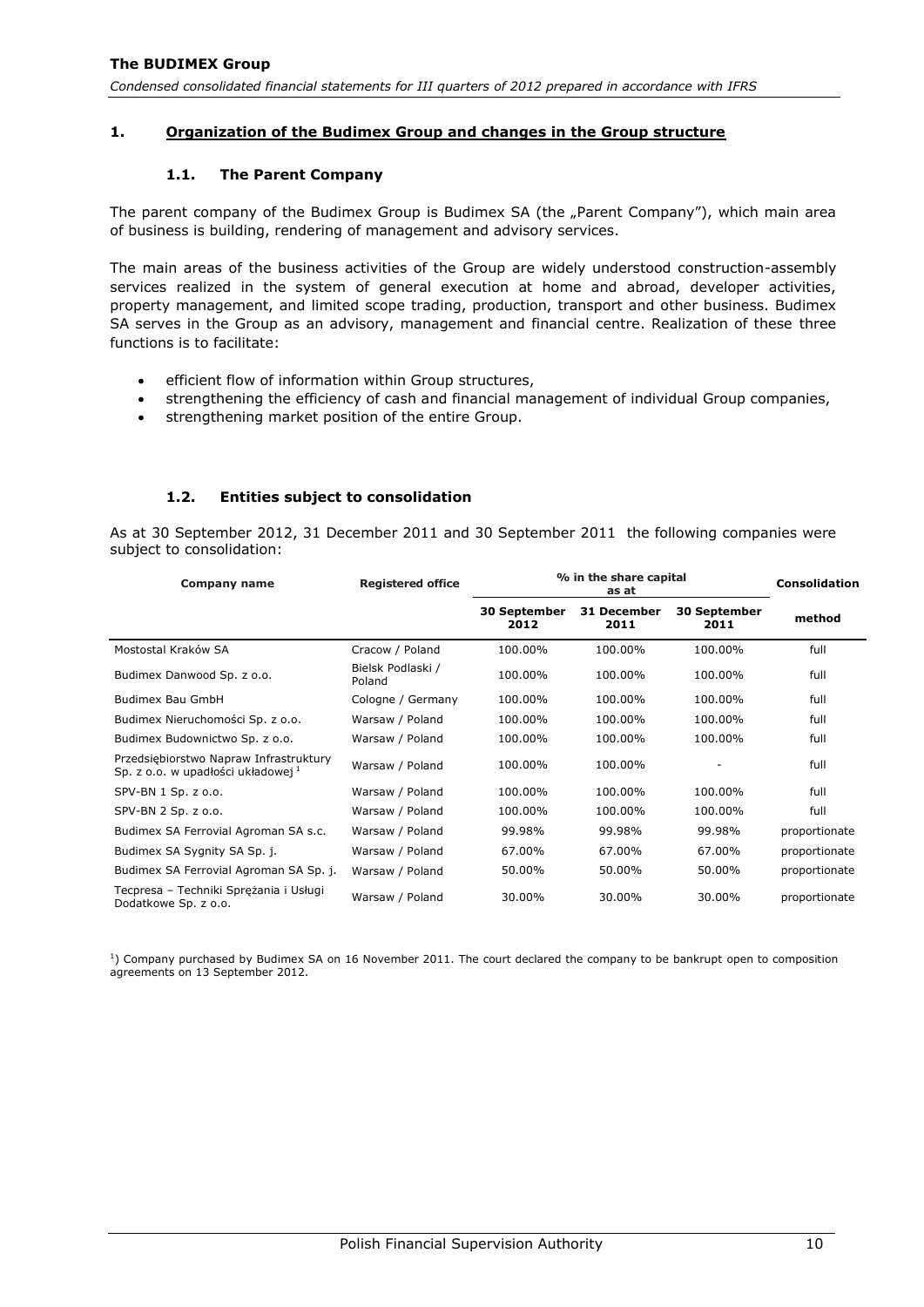## <span id="page-11-0"></span>**1.3. Description of changes in the composition of the Group together with indication of their consequences**

In the 9-month period ended 30 September 2012, there were no changes in the composition of the Group nor were any significant activities discontinued.

There are no plans to discontinue any significant activities in the future, although the court declared Przedsiębiorstwo Napraw Infrastruktury Sp. z o.o. to be bankrupt open to composition agreements on 13 September 2012. The construction services in the railway sector are also rendered by other companies from the Group.

## <span id="page-11-1"></span>**2. Shareholders of the Parent Company**

According to the information held by Budimex SA, the shareholding structure of Budimex SA as at the date of publication of the report was as follows:

| <b>Shareholder</b>                                                                                 | Type of<br>shares | Number of<br>shares | % of the share<br>capital | Number of<br>votes | % of voting<br>rights at the<br><b>AGM</b> |
|----------------------------------------------------------------------------------------------------|-------------------|---------------------|---------------------------|--------------------|--------------------------------------------|
| Valivala Holdings B.V. Amsterdam (Holland) -<br>the Company from the Ferrovial SA Group<br>(Spain) | ordinary          | 15 078 159          | 59.06%                    | 15 078 159         | 59.06%                                     |
| OFE PZU "Złota Jesień"                                                                             | ordinary          | 1 900 000           | 7.44%                     | 1 900 000          | 7.44%                                      |
| Other shareholders                                                                                 | ordinary          | 8 551 939           | 33.50%                    | 8 5 5 1 9 3 9      | 33.50%                                     |
| <b>Total</b>                                                                                       |                   | 25 530 098          | 100.00%                   | 25 530 098         | 100.00%                                    |

From the date of publication of the report for the half-year ended 30 June 2012, i.e. 31 August 2012, the shareholding structure has not changed.

## <span id="page-11-2"></span>**3. Principles applied for the purpose of preparation of financial statements**

## <span id="page-11-3"></span>**3.1. Accounting policies and basis of preparing the consolidated financial statements of the Budimex Group**

These condensed consolidated financial statements were prepared in accordance with IAS 34 "Interim Financial Reporting" and appropriate accounting standards applicable for preparation of the interim consolidated financial statements adopted by the European Union issued and effective when preparing the interim consolidated financial statements applying the same principles for the current and comparable period. Details of the accounting policies adopted by the Group were described in the consolidated financial statements of the Group for the year ended 31 December 2011, published on 20 March 2012.

The consolidated financial statements were prepared on the assumption that the Parent Company and the entities included in the Budimex Group will be going concerns in the foreseeable future. On 13 September 2012 the court declared Przedsiębiorstwo Napraw Infrastruktury Sp. z o.o. to be bankrupt open to composition agreements. According to the Management Board of the Parent Company it has not influenced the basis of preparing these condensed interim consolidated financial statements nor does it constitute a prerequisite of a threat to the Group's ability to continue as a going concern in the future.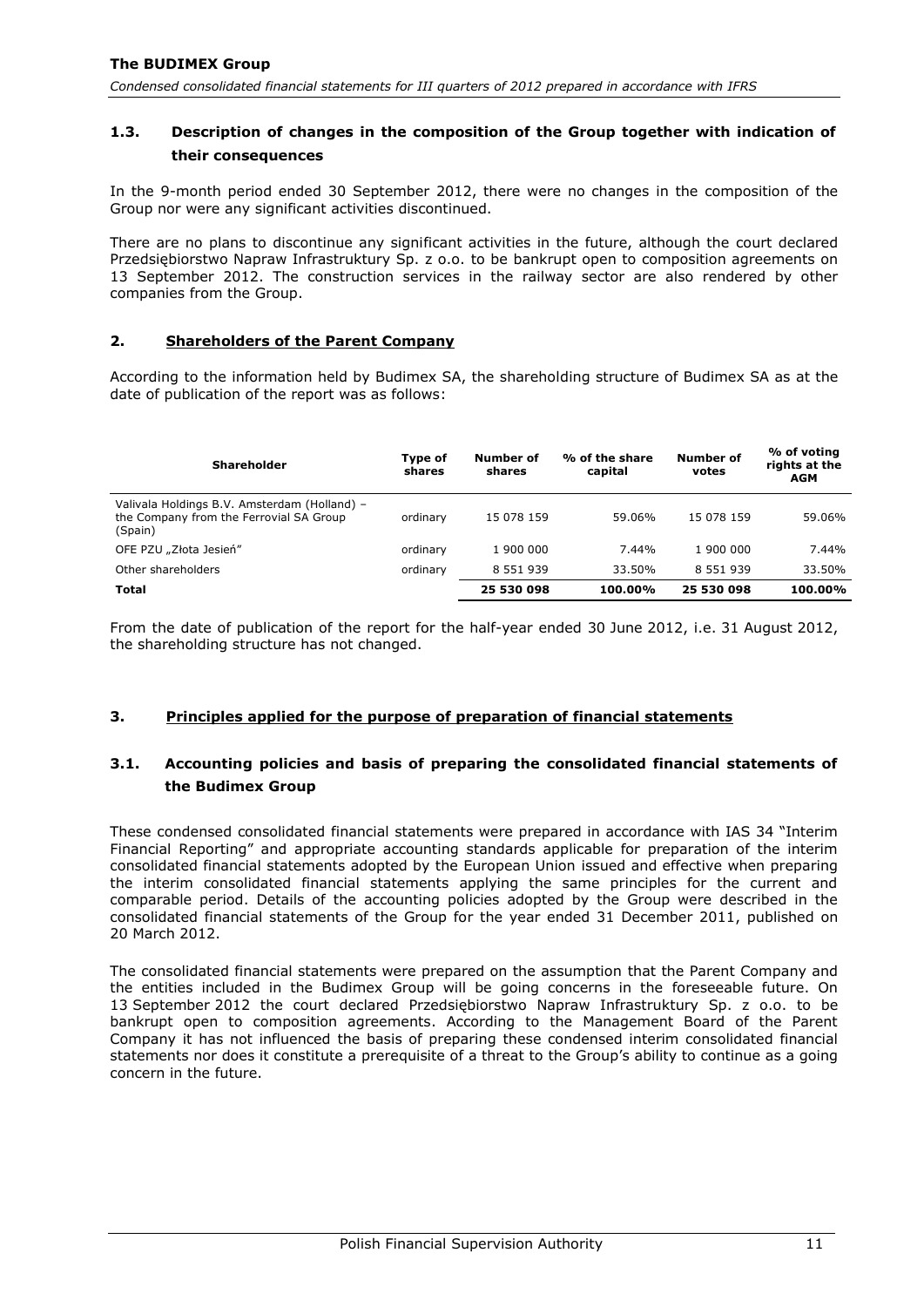## *Standards and Interpretations effective in the current period*

The following amendments to the existing standards issued by the International Accounting Standards Board ("IASB") and adopted by the EU are effective for the current period:

 **Amendments to IFRS 7 "Financial Instruments: Disclosures"** - Transfers of Financial Assets, adopted by the EU on 22 November 2011 (effective for annual periods beginning on or after 1 July 2011).

The adoption of these amendments to the existing standards has not led to any changes in the Group's accounting policies.

## *Standards and Interpretations issued by IASB and adopted by the EU but not yet effective*

At the date of authorisation of these financial statements the following standards, revisions and interpretations adopted by the EU were in issue but not yet effective:

- **Amendments to IAS 1 "Presentation of financial statements"** Presentation of Items of Other Comprehensive Income (effective for annual periods beginning on or after 1 July 2012),
- **Amendments to IAS 19 "Employee Benefits"** Improvements to the Accounting for Postemployment Benefits (effective for annual periods beginning on or after 1 January 2013).

The Group anticipates that the adoption of the amendments to the above mentioned standards will have no material impact on the financial statements of the Group.

#### *Standards and Interpretations issued by IASB but not yet adopted by the EU*

At present, IFRS as adopted by the EU do not significantly differ from regulations adopted by the International Accounting Standards Board (IASB) except from the following standards, amendments to the existing standards and interpretations, which were not endorsed for use as at 29 October 2012:

- **IFRS 9 "Financial Instruments"** (effective for annual periods beginning on or after 1 January 2015),
- **IFRS 10 "Consolidated Financial Statements"** (effective for annual periods beginning on or after 1 January 2013),
- **IFRS 11 "Joint Arrangements"** (effective for annual periods beginning on or after 1 January 2013),
- **IFRS 12 "Disclosures of Interests in Other Entities"** (effective for annual periods beginning on or after 1 January 2013),
- **IFRS 13 "Fair Value Measurement"** (effective for annual periods beginning on or after 1 January 2013),
- **IAS 27 (revised in 2011) "Separate Financial Statements"** (effective for annual periods beginning on or after 1 January 2013),
- **IAS 28 (revised in 2011) "Investments in Associates and Joint Ventures"** (effective for annual periods beginning on or after 1 January 2013),
- **Amendments to IFRS 1 "First-time Adoption of IFRS"** Severe Hyperinflation and Removal of Fixed Dates for First-time Adopters (effective for annual periods beginning on or after 1 July 2011),
- **Amendments to IFRS 1 "First-time Adoption of IFRS"** Government Loans (effective for annual periods beginning on or after 1 January 2013),
- **Amendments to IFRS 7 "Financial Instruments: Disclosures"** Offsetting Financial Assets and Financial Liabilities (effective for annual periods beginning on or after 1 January 2013),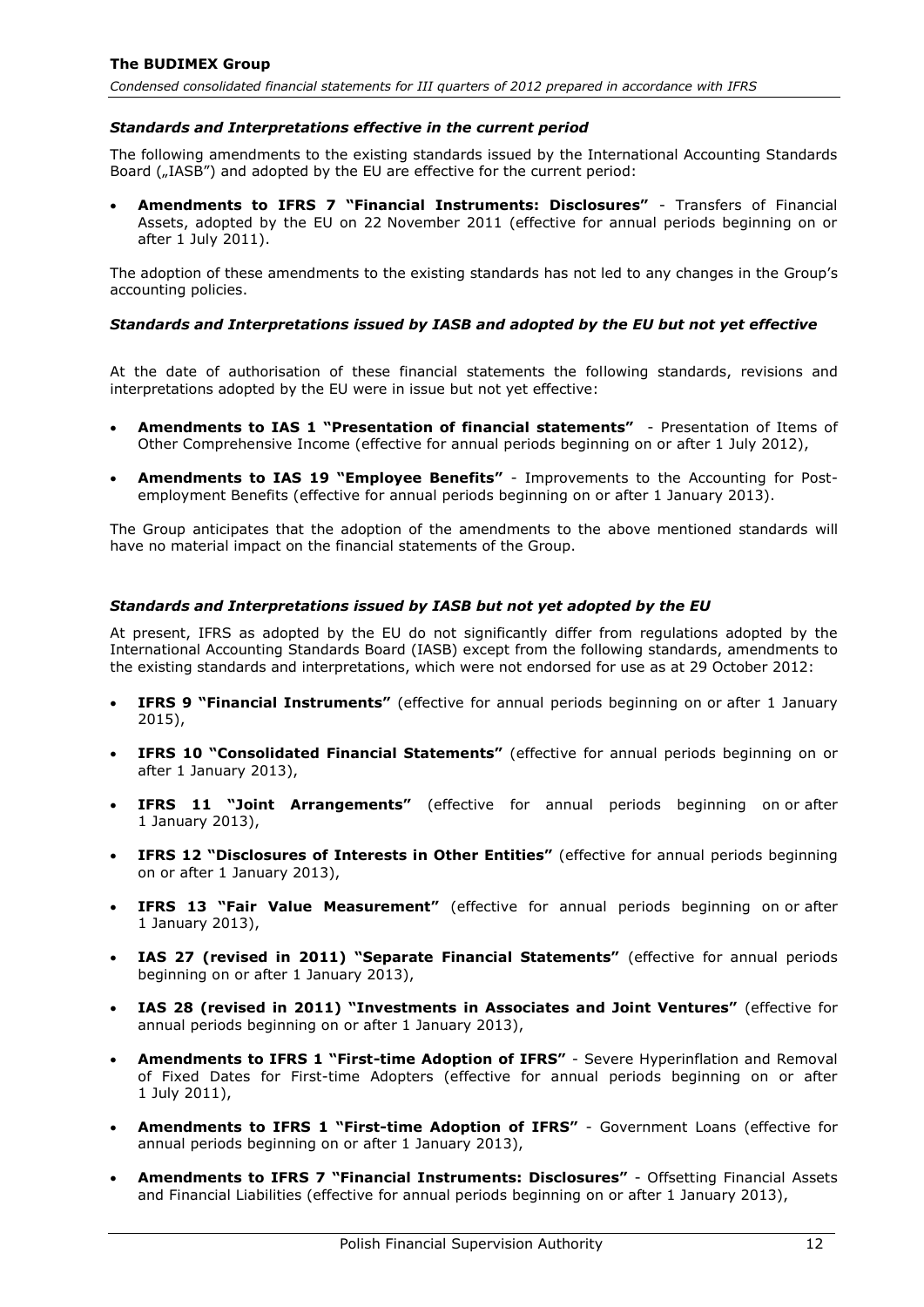- **Amendments to IFRS 9 "Financial Instruments"** and **IFRS 7 "Financial Instruments: Disclosures"** – Mandatory Effective Date and Transition Disclosures,
- **Amendments to IAS 12 "Income Taxes"** Deferred Tax: Recovery of Underlying Assets (effective for annual periods beginning on or after 1 January 2012),
- **Amendments to IAS 32 "Financial instruments: presentation"** Offsetting Financial Assets and Financial Liabilities (effective for annual periods beginning on or after 1 January 2014),
- **Amendments to various standards "Improvements to IFRSs (2012)"** resulting from the annual improvement project of IFRS published on 17 May 2012 (IFRS 1, IAS 1, IAS 16, IAS 32, IAS 34) primarily with a view to removing inconsistencies and clarifying wording (amendments are to be applied for annual periods beginning on or after 1 January 2013),
- **"Transition Guidance" –** amendments to IFRS 10, IFRS 11 and IFRS 12 (effective for annual periods beginning on or after 1 January 2013),
- **IFRIC 20 "Stripping Costs in the Production Phase of a Surface Mine"** (effective for annual periods beginning on or after 1 January 2013).

The Group anticipates that the adoption of these standards, amendments to the existing standards and interpretations will have no material impact on the financial statements of the Group in the period of initial application.

At the same time, hedge accounting regarding the portfolio of financial assets and liabilities, whose principles have not been adopted by the EU, is still unregulated. According to the Group's estimates, application of hedge accounting for the portfolio of financial assets or liabilities pursuant to IAS 39: "Financial Instruments: Recognition and Measurement", would not significantly impact the financial statements, if applied as at the balance sheet date.

#### <span id="page-13-0"></span>**3.2. Changes in accounting policies and the method of preparation of financial statements**

Starting from 1 January 2012, perpetual usufruct is depreciated over the period of its estimated useful life. Before, as described in the consolidated financial statements of the Group for the year 2011, perpetual usufruct was not depreciated. The aforementioned change of valuation method has no significant impact on the balance sheet value of perpetual usufruct and the amount of net result of the Group for the 9-month period of 2012.

#### <span id="page-13-1"></span>**3.3. Non-current assets classified as held for sale**

In accordance with International Financial Reporting Standards (IFRS 5) non-current assets classified as held for sale are presented separately in the statement of financial position as a part of current assets. Included in this group are items of non-current assets provided their carrying amount will be recovered in a disposal transaction rather than through asset further use.

Non-current assets classified as held for sale are valued at the lower of carrying amount and fair value less costs to sell.

Non-current assets classified as held for sale as at 30 September 2012 and 31 December 2011 are presented in the table below:

|                                                           | <b>30 September</b><br>2012 | 31 December<br>2011      |
|-----------------------------------------------------------|-----------------------------|--------------------------|
|                                                           | (in PLN thousands)          | (in PLN thousands)       |
| Non-current assets classified as held for sale, of which: | 27 716                      | -                        |
| - property, plant and equipment                           | 27 716                      | $\overline{\phantom{a}}$ |
| Total                                                     | 27 716                      | $\qquad \qquad$          |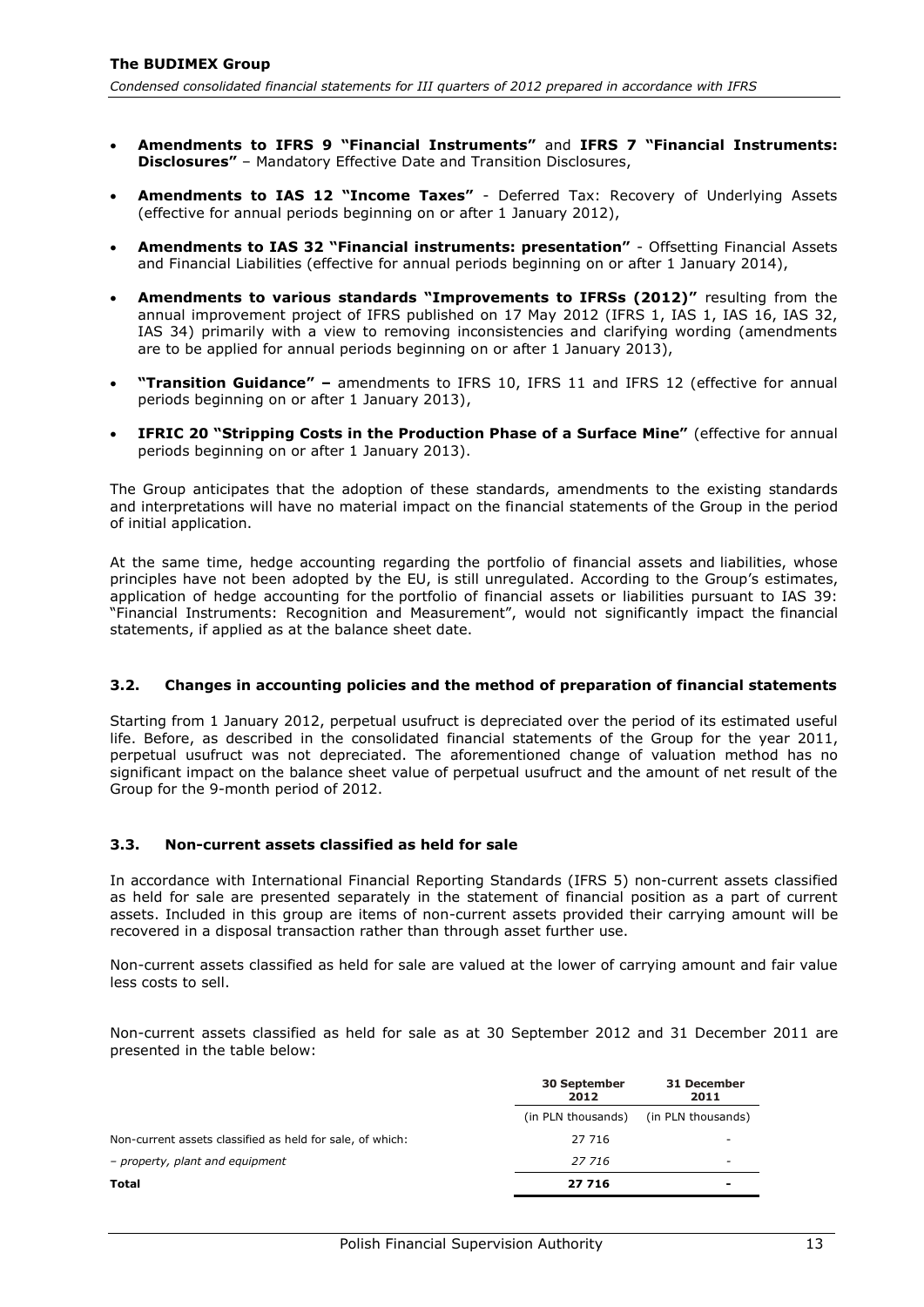## <span id="page-14-0"></span>**3.4. Translation of selected financial data into euro**

Selected financial data was translated into euro in accordance with the following rules:

- individual asset and liability items using the average exchange rate prevailing as at 30 September 2012 – 4.1138 PLN/EUR,
- individual profit and loss account and statement of cash flow items for the 9-month period ended 30 September 2012 – using the exchange rate being an arithmetic average of average exchange rates established by the National Bank of Poland for the last day of each ended month for the period from 1 January 2012 to 30 September 2012 – 4.1948 PLN/EUR,
- individual asset and liability items of comparative financial data for the year 2011 using the average exchange rate prevailing as at 31 December 2011 – 4.4168 PLN/EUR,
- individual profit and loss account and statement of cash flow items of comparative financial data for the 9-month period ended 30 September 2011 - using the exchange rate being an arithmetic average of average exchange rates established by the National Bank of Poland for the last day of each ended month for the period from 1 January 2011 to 30 September 2011 – 4.0413 PLN/EUR.

#### **3.5. Cash recognised in the statement of cash flow**

<span id="page-14-1"></span>The Group recognizes cash of restricted use (including mainly cash representing security for bank guarantees and funds kept in escrow by developer companies, provided their maturity does not exceed 3 months) in the statement of financial position under cash and cash equivalents. For the purpose of the statement of cash flow – the balance of cash at the beginning and at the end of the reporting period is reduced by cash of restricted use, and its change in the statement of financial position is recognized under cash flow from operating activities.

|                                                        | <b>30 September</b><br>2012 | 31 December<br>2011    | <b>30 September</b><br>2011 |
|--------------------------------------------------------|-----------------------------|------------------------|-----------------------------|
|                                                        | (in PLN)<br>thousands)      | (in PLN)<br>thousands) | (in PLN)<br>thousands)      |
| Cash recognised in the statement of financial position | 913 227                     | 1761630                | 1017090                     |
| Cash and cash equivalents of restricted use            | (5058)                      | (21142)                | (15344)                     |
| Cash recognised in the statement of cash flow          | 908 169                     | 1740488                | 1 001 746                   |

## <span id="page-14-2"></span>**4. Description of factors and events which had a material effect on a financial result of the Budimex Group for the three quarters of 2012**

Sale of construction-assembly services in Poland is characterized by seasonality mainly connected with atmosphere conditions and the highest revenues are usually achieved in the second and third quarter, while the lowest – in the first quarter.

In the 9-month period ended 30 September 2012, the Budimex Group earned sales revenue of PLN 4 580 432 thousand which means a 19.82% increase on the corresponding period of 2011. In the third quarter of 2012 sales revenue of the Budimex Group amounted to PLN 1 696 667 thousand and was higher by PLN 613 318 thousand (56.61%) than sales revenue realised in the first quarter of 2012 and lower by PLN 103 749 thousand (5.76%) than sales revenue realised in the second quarter of 2012. Sales revenue recognised in the third quarter of the current year increased by PLN 122 881 thousand (7.81%) compared to the corresponding period of the prior year.

In the period of three quarters of 2012 construction-assembly production in Poland expressed in current prices increased by 1.8% compared to the corresponding period of the prior year (an increase by 1.4% in fixed prices), while sales of the construction segment of the Budimex Group on the home market were up by 22.10% on the corresponding periods.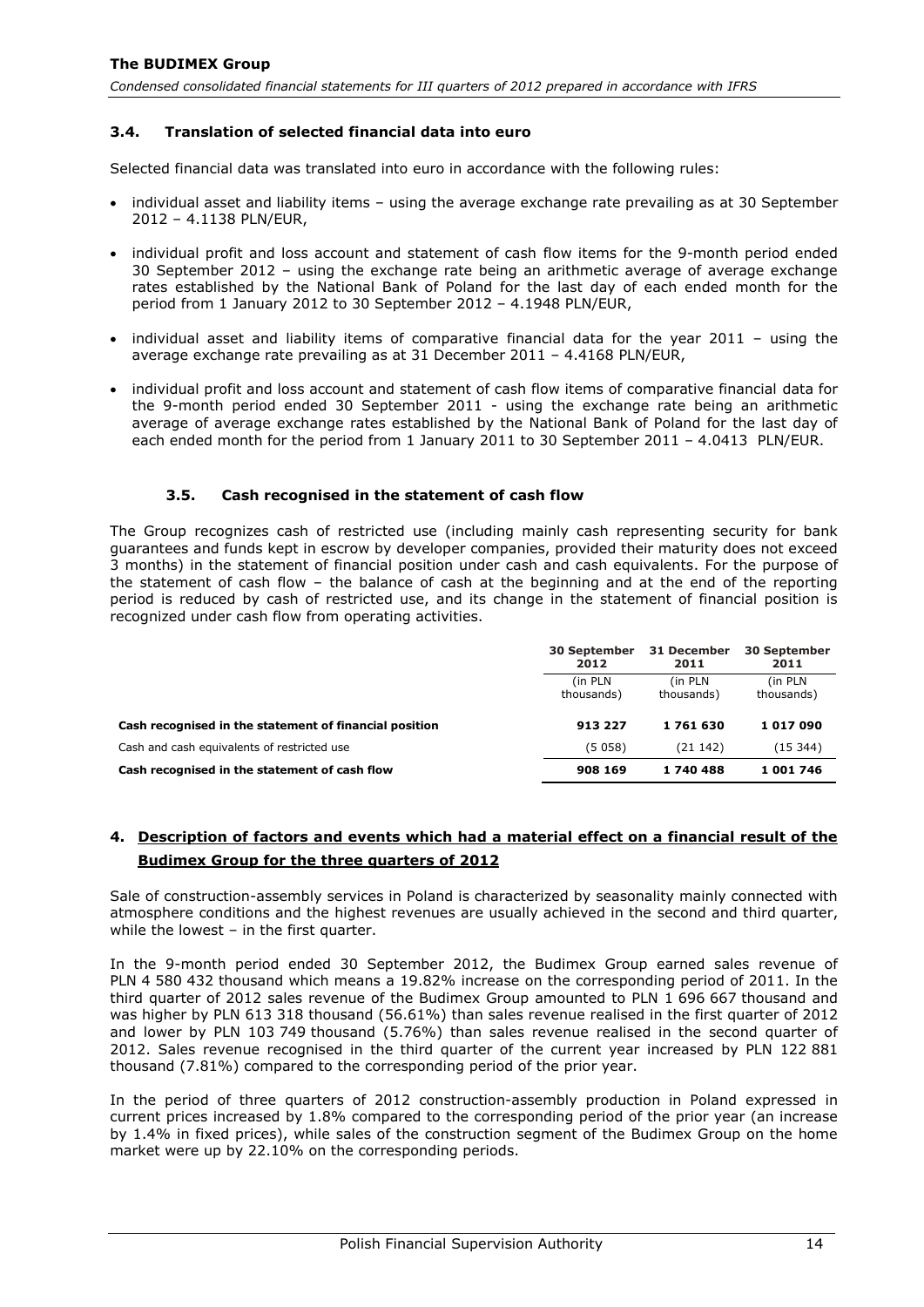Gross profit on sales in the 9-month period ended 30 September 2012 was PLN 296 637 thousand, while in the corresponding period of the prior year was PLN 322 601 thousand. The gross sales profitability ratio was therefore 6.48% for three quarters of 2012, while in the corresponding period of the prior year was 8.44%. The gross sales profitability ratio in the third quarter of 2012 amounted to 3.97%, while in the corresponding period of the prior year was 7.52%.

In the 9-month period ended 30 September 2012 gross profit on sales in the construction segment amounted to PLN 257 884 thousand and was lower by PLN 17 014 thousand compared to the corresponding period of the prior year and gross sales profitability ratio of construction segment for the 9-month period ended 30 September 2012 was 5.92% (7.69% in the corresponding period of 2011). In turn, gross profit on sales in the developer segment in the 9-month period ended 30 September 2012 was PLN 28 717 thousand, while in the corresponding period of the prior year it amounted to PLN 36 819 thousand. Gross sales profitability ratio of the developer segment increased from 17.74% in the 9-month period ended 30 September 2011 to 22.89% in the corresponding period of the current year.

In accordance with the accounting policies adopted, when budgeted contract costs exceed the entire expected contract revenue, Group companies create provisions for expected contract losses and recognize them under "Amounts due and payable to customers under construction contracts". In the subsequent periods, a part of the created provision is released in proportion to the percentage of contract completion, after taking into account total negative margin on the entire contract. As at 30 September 2012, the balance of the provision for contract losses amounted to PLN 433 971 thousand. In the 9-month period ended 30 September 2012, the balance of provision for contract losses decreased by PLN 61 840 thousand, taking into account the provision accounting adjustment of net assets of Przedsiębiorstwo Napraw Infrastruktury Sp. z o.o. The adjusted provision for contract losses as of 31 December 2011 amounted to PLN 495 811 thousand. In the third quarter the balance of provision for contract losses increased by PLN 8 594 thousand.

The Budimex Group companies are required to issue a warranty for the construction services rendered. As at 30 September 2012 the provision for warranty amounted to PLN 171 218 thousand. In the 9 month period ended 30 September 2012 the balance of the provision for warranty increased by PLN 20 822 thousand, while in the third quarter it increased by PLN 4 006 thousand.

Selling expenses decreased in the 9-month period ended 30 September 2012 by PLN 999 thousand compared to the corresponding period of the prior year, while administrative expenses were PLN 36 549 thousand higher than expenses incurred in the corresponding period of 2011, out of which PLN 19 356 thousand refer to Przedsiębiorstwo Napraw Infrastruktury Sp. z o.o. The share of selling and administrative expenses in total sales increased from 3.15% in the period of three quarters of 2011 to 3.40% in corresponding period of the current year.

Other operating income for the 9-month period ended 30 September 2012 was PLN 52 996 thousand (PLN 67 048 thousand for the three quarters of 2011) and comprised income from compensations and contractual penalties in the amount of PLN 35 403 thousand (of which PLN 26 632 thousand in the third quarter of the current year) reversal of impairment write-downs against doubtful debts in the amount of PLN 8 086 thousand (of which PLN 4 961 thousand in the third quarter of the current year). Additionally, in the period of three quarters of 2012 Group companies disposed of tangible fixed assets and investment properties and earned profit on sale of PLN 2 809 thousand. The net book value of the tangible fixed assets and investment properties sold in the period of three quarters of 2012 was PLN 119 thousand.

Other operating expenses for the 9-month period ended 30 September 2012 amounted to PLN 95 401 thousand (PLN 20 902 thousand for the corresponding period of the prior year), of which PLN 7 957 thousand related to impairment write-downs against receivables (of which PLN 2 030 thousand for the third quarter of the current year). Other operating costs for the period of three quarters of 2012 included moreover PLN 8 426 thousand regarding restructuring provisions (while in the third quarter of 2012 PLN 19 707 thousand of restructuring provisions were utilized), PLN 1 618 thousand of provisions created for legal proceedings (while in the third quarter of 2012 related costs were increased by PLN 420 thousand). The value of compensations and contractual penalties charged to the Group result in the period discussed was PLN 2 319 thousand, of which PLN 453 thousand in the third quarter of the current year. The Group also created an impairment write-down against goodwill recognized on the purchase of PNI Sp. z o.o. in amount of PLN 45 000 thousand, which was incurred in the second quarter of 2012.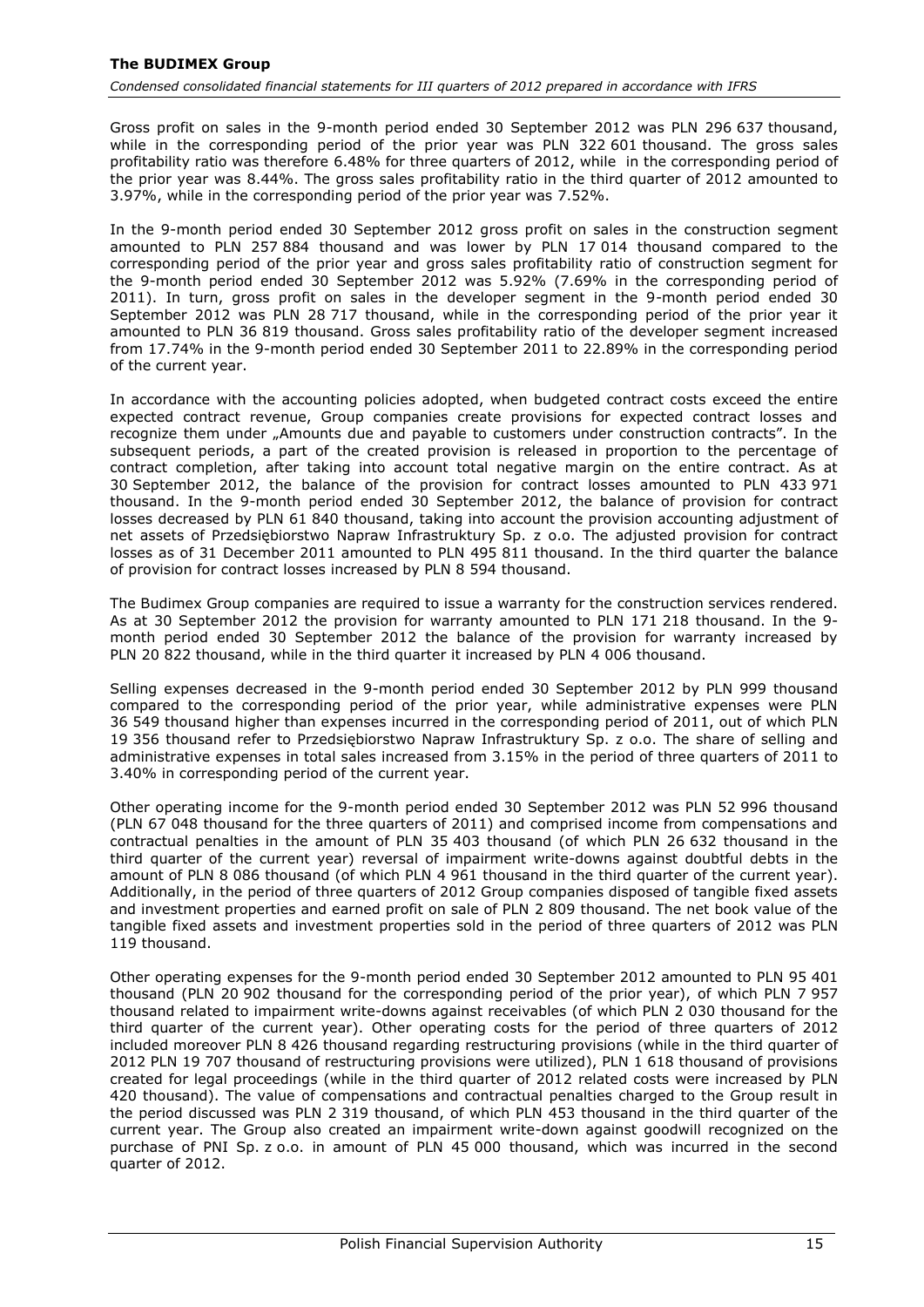During the 9-month period ended 30 September 2012 the Group showed gains on valuation and realization of derivative financial instruments contracts (made with a view to limiting the FX risk on foreign currency construction contracts) in the amount of PLN 11 086 thousand (of which gains in the amount of PLN 6 761 thousand in the third quarter of the current year), while in the corresponding period of the prior year it incurred losses in the amount of PLN 11 416 thousand (of which losses in the amount of PLN 11 961 thousand in the third quarter of 2011).

The reported operating profit of the Group in the period of three quarters of 2012 was PLN 109 398 thousand, while in the period of three quarters of 2011 it was PLN 236 961 thousand (a decrease by 53.83%). The operating profit for the third quarter of 2012 represented 3.12% of sales revenue value, while for the corresponding period of the prior year it constituted 5.82% of sales revenue.

In the 9-month period ended 30 September 2012 the Group generated profit on financing activities in the amount of PLN 25 632 thousand, while in the same period of the prior year it reported a profit in the amount of PLN 5 875 thousand. Finance income for three quarters of 2012 represented mainly interest of PLN 54 018 thousand (of which PLN 30 490 thousand were interest for late payments gained in the 9-month period ended 30 September 2012 and PLN 25 330 thousand gained in the third quarter of 2012 only). Finance costs in three quarters of 2012 represented, among others, interest costs of PLN 6 267 thousand, bank commissions on guarantees and loans of PLN 10 557 thousand paid by Group companies, costs related to impairment write-downs against the value of shares in the company Autopistas del Levante S.L. in the amount of PLN 4 916 thousand and costs from discounting of long-term retention receivables and liabilities of PLN 9 355 thousand.

In the 9-month period ended 30 September 2012, the Group reported a gross profit of PLN 134 301 thousand, while in the corresponding period of the prior year – a gross profit of PLN 240 666 thousand (a decrease by 44.20%).

Income tax for the 9-month period ended 30 September 2012 was PLN 57 662 thousand (PLN 46 775 thousand for the 9 months of 2011), of which:

- current tax was PLN 4 421 thousand,
- deferred tax was PLN 53 241 thousand.

As at 30 September 2012, the Group recognized a deferred tax asset in the amount of PLN 259 865 thousand, while as at 31 December 2011 – PLN 312 032 thousand. The reported statement of financial position items of deferred tax asset result mainly from a special method of settlement of construction contracts, under which the moment of recognition of costs as incurred and revenue as realized are different from the tax and accounting perspectives. In the 9-month period ended 30 September 2012, due to a conservative estimate of the realisability of the temporary differences decreasing the income tax base in Przedsiębiorstwo Napraw Infrastruktury Sp. z o.o. in the coming years, the Group did not recognize deferred tax assets amounting to PLN 15 603 thousand, which has a negative impact on the Group's net profit in the same amount.

The net profit attributable to the shareholders of the Budimex Group for three quarters of 2012 was PLN 76 639 thousand, while the net profit attributable to the shareholders of the Budimex Group for the corresponding period of 2011 was PLN 193 891 thousand (a decrease by 60.47%).

In the 9-month period ended 30 September 2012, the Group purchased and started to lease property, plant and equipment, intangible assets and investment properties with a total value of PLN 18 235 thousand (in the third quarter of 2012 – PLN 6 936 thousand), of which plant and machinery accounted for PLN 13 449 thousand (in the third quarter of 2012 – PLN 4 794 thousand).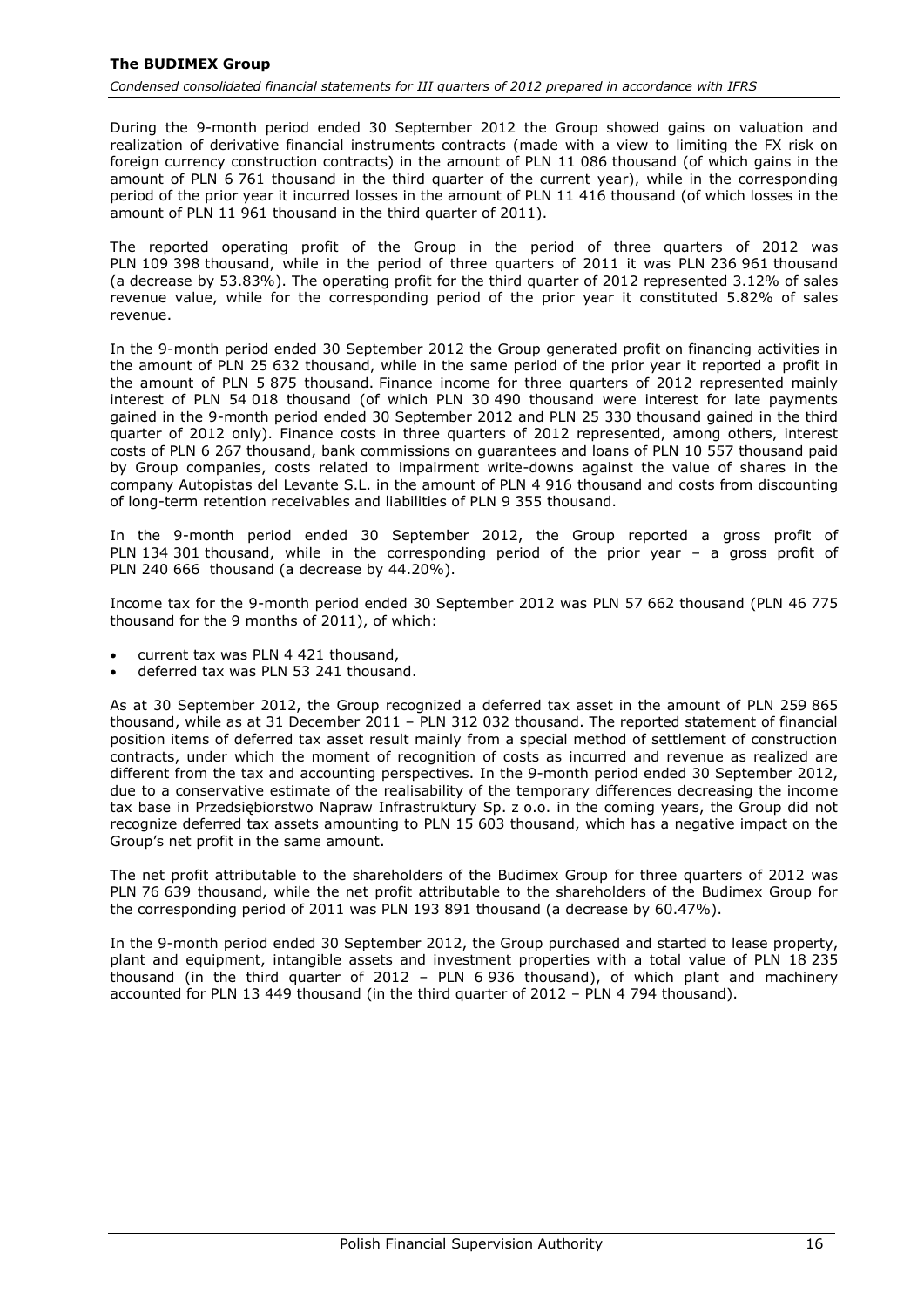## <span id="page-17-0"></span>**5. Operating segments**

For the management purposes the Group has been divided into segments based on the products and services offered. The Group operates in the following two operating segments:

- construction business
- developer and property management business.

Construction business covers rendering of widely understood construction-assembly services at home and abroad and is realised by the following Group companies:

- Budimex SA
- Mostostal Kraków SA
- Budimex Bau GmbH
- Budimex Budownictwo Sp. z o.o.
- Tecpresa Techniki Sprężania i Usługi Dodatkowe Sp. z o.o. (entered in the Register of Entrepreneurs on 17 March 2011).
- Przedsiębiorstwo Napraw Infrastruktury Sp. z o.o. w upadłości układowej (purchased by Budimex SA on 16 November 2011)

Developer and property management segment covers preparation of land for investment projects, realization of investment projects in the field of housing construction industry, flat disposal and rental and servicing property on own account. The following Group entities were included in this segment:

- Budimex Nieruchomości Sp. z o.o.
- Centrum Konferencyjne "Budimex" Sp. z o.o. (sold on 31 May 2011)
- SPV-BN 1 Sp. z o.o. (entered in the Register of Entrepreneurs on 27 July 2011)
- SPV-BN 2 Sp. z o.o. (entered in the Register of Entrepreneurs on 28 July 2011)
- Budimex SA in a part relating to developer business, as a result of merger with Budimex Inwestycje on 13 August 2009.

Segment performance is evaluated based on sales revenue, gross profit (loss) on sales, operating profit (loss) and net profit (loss) for the period.

Other business conducted does not meet the requirements of a reportable segment. Included in other business are entities that mainly conduct production, service or trading activities.

The results of segments for the 9-month period ended 30 September 2012 are presented in the table below:

|                                                                         | amounts in PLN thousands        |                                                            |                       |                     |                              |  |  |
|-------------------------------------------------------------------------|---------------------------------|------------------------------------------------------------|-----------------------|---------------------|------------------------------|--|--|
| <b>Segment name</b>                                                     | <b>Construction</b><br>business | <b>Property</b><br>management<br>and developer<br>business | <b>Other business</b> | <b>Eliminations</b> | <b>Consolidated</b><br>value |  |  |
| External sales                                                          | 4 223 037                       | 125 090                                                    | 232 305               |                     | 4580432                      |  |  |
| Inter-segment sales                                                     | 133 620                         | 343                                                        |                       | (133963)            |                              |  |  |
| Total sales of finished goods,<br>goods for resale and raw<br>materials | 4 356 657                       | 125 433                                                    | 232 305               | (133963)            | 4580432                      |  |  |
| Gross profit on sales                                                   | 257884                          | 28717                                                      | 25 307                | (15271)             | 296 637                      |  |  |
| Selling expenses                                                        | (7860)                          | (5376)                                                     | (2761)                | 42                  | (15955)                      |  |  |
| Administrative expenses                                                 | (132148)                        | (7287)                                                     | (8365)                | 7835                | (139965)                     |  |  |
| Other operating income/ (expenses),<br>net                              | (40419)                         | (2161)                                                     | 175                   |                     | (42405)                      |  |  |
| Gains on derivative financial instruments                               | 2 6 2 5                         |                                                            | 8 4 6 1               |                     | 11086                        |  |  |
| <b>Operating profit</b>                                                 | 80 082                          | 13893                                                      | 22817                 | (7394)              | 109 398                      |  |  |
| Finance income, net                                                     | 17 320                          | 4 5 3 3                                                    | 3 7 7 9               |                     | 25 632                       |  |  |
| Shares in (losses) of equity accounted<br>entities                      |                                 |                                                            | (729)                 |                     | (729)                        |  |  |
| Income tax expense                                                      | (48035)                         | (3570)                                                     | (7463)                | 1 4 0 6             | (57 662)                     |  |  |
| Net profit for the period                                               | 49 367                          | 14856                                                      | 18 4 04               | (5988)              | 76 639                       |  |  |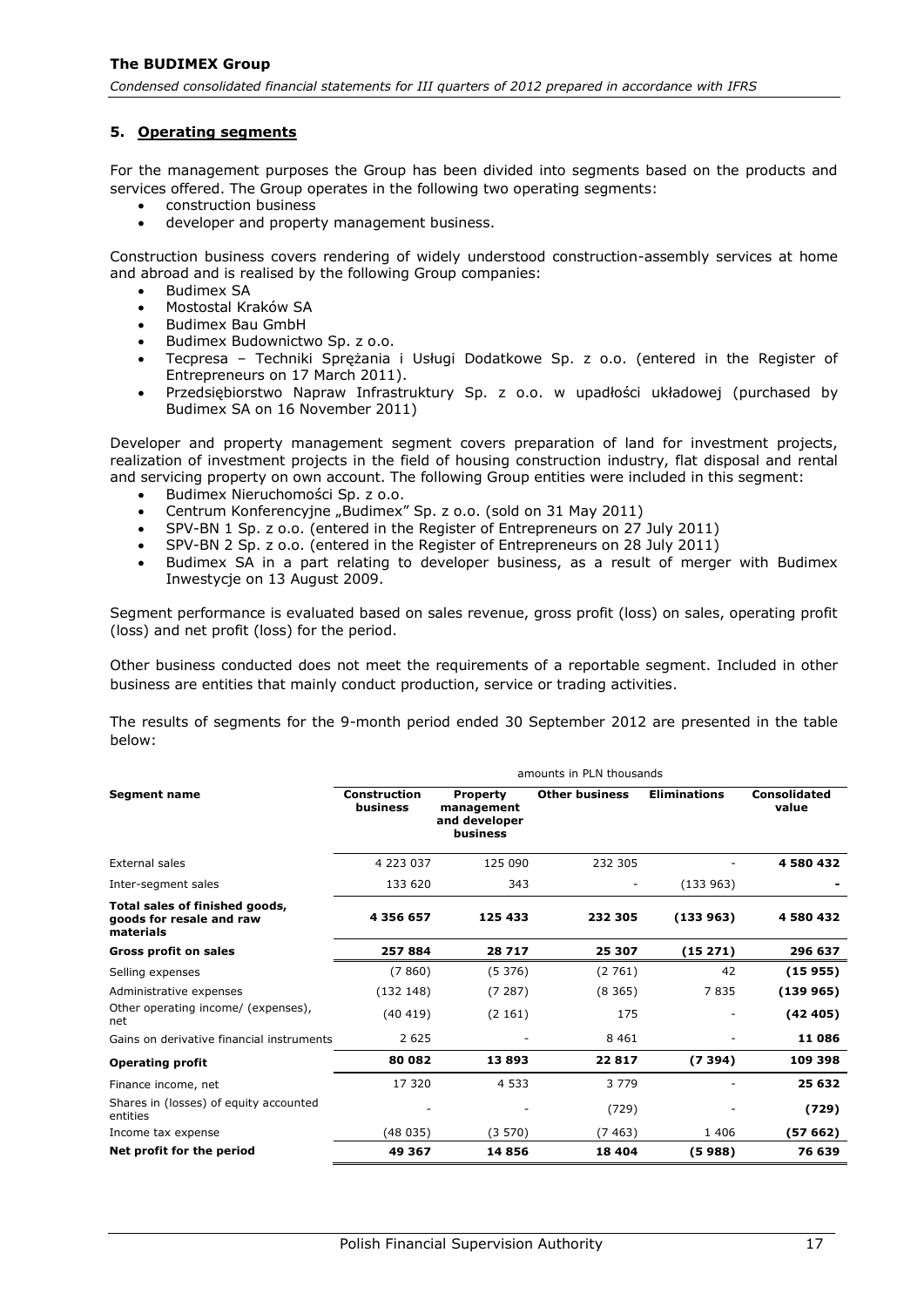The results of segments for the 9-month period ended 2011 are presented in the table below:

|                                                                         | amounts in PLN thousands        |                                                            |                       |                     |                              |  |
|-------------------------------------------------------------------------|---------------------------------|------------------------------------------------------------|-----------------------|---------------------|------------------------------|--|
| <b>Segment name</b>                                                     | <b>Construction</b><br>business | <b>Property</b><br>management<br>and developer<br>business | <b>Other business</b> | <b>Eliminations</b> | <b>Consolidated</b><br>value |  |
| <b>External sales</b>                                                   | 3 439 663                       | 207 200                                                    | 175 811               |                     | 3822674                      |  |
| Inter-segment sales                                                     | 136 786                         | 318                                                        |                       | (137104)            |                              |  |
| Total sales of finished goods,<br>goods for resale and raw<br>materials | 3 576 449                       | 207 518                                                    | 175811                | (137104)            | 3822674                      |  |
| <b>Gross profit on sales</b>                                            | 274898                          | 36819                                                      | 15 605                | (4721)              | 322 601                      |  |
| Selling expenses                                                        | (8492)                          | (6043)                                                     | (2447)                | 28                  | (16954)                      |  |
| Administrative expenses                                                 | (95698)                         | (9001)                                                     | (6790)                | 8 0 7 3             | (103 416)                    |  |
| Other operating income/(expenses), net                                  | 41 944                          | 4 5 3 1                                                    | (329)                 |                     | 46 146                       |  |
| (Losses) on derivative financial<br>instruments                         | (2949)                          |                                                            | (8467)                |                     | (11416)                      |  |
| Operating profit/(loss)                                                 | 209 703                         | 26 306                                                     | (2428)                | 3 3 8 0             | 236 961                      |  |
| Finance income/(expenses), net                                          | 4 2 1 9                         | 3 1 6 1                                                    | (1505)                |                     | 5875                         |  |
| Shares in (losses) of equity accounted<br>entities                      |                                 |                                                            | (2170)                |                     | (2170)                       |  |
| Income tax expense                                                      | (40513)                         | (5363)                                                     | (258)                 | (641)               | (46775)                      |  |
| Net profit/(loss) for the period                                        | 173 409                         | 24 104                                                     | (6361)                | 2739                | 193891                       |  |

#### <span id="page-18-0"></span>**6. Related party transactions**

Transactions with related parties made in the 9-month period ended 30 September 2012 and unsettled balances of receivables and liabilities as at 30 September 2012 are presented in the tables below:

|                                                             | amounts in PLN thousands    |                     |                             |                     |
|-------------------------------------------------------------|-----------------------------|---------------------|-----------------------------|---------------------|
|                                                             | <b>Receivables</b>          |                     | <b>Liabilities</b>          |                     |
|                                                             | <b>30 September</b><br>2012 | 31 December<br>2011 | <b>30 September</b><br>2012 | 31 December<br>2011 |
| Parent Company and related parties<br>(the Ferrovial Group) | 54 298                      | 54 103              | 189 584                     | 133 056             |
| Jointly-controlled entities                                 | 428                         | 1 2 9 8             | 1 701                       | 1918                |
| Associates                                                  | 27                          | 19                  | 6858                        | 7410                |
| Other related parties*                                      | 400                         | 4 9 2 6             | 322                         | 1 3 6 1             |
| Total settlements with related parties                      | 55 153                      | 60 346              | 198 465                     | 143 745             |

|                                                             | amounts in PLN thousands                    |                     |                                             |                            |
|-------------------------------------------------------------|---------------------------------------------|---------------------|---------------------------------------------|----------------------------|
|                                                             | Loans granted / acquired debt<br>securities |                     | Loans taken out / issued debt<br>securities |                            |
|                                                             | <b>30 September</b><br>2012                 | 31 December<br>2011 |                                             | <b>31 December</b><br>2011 |
| Parent Company and related parties<br>(the Ferrovial Group) |                                             |                     | 8 1 1 3                                     | 8 5 3 1                    |
| Jointly-controlled entities                                 |                                             | -                   |                                             |                            |
| Associates                                                  |                                             | -                   |                                             |                            |
| Other related parties*                                      | ۰                                           | -                   |                                             |                            |
| <b>Total settlements with related parties</b>               |                                             |                     | 8 1 1 3                                     | 8531                       |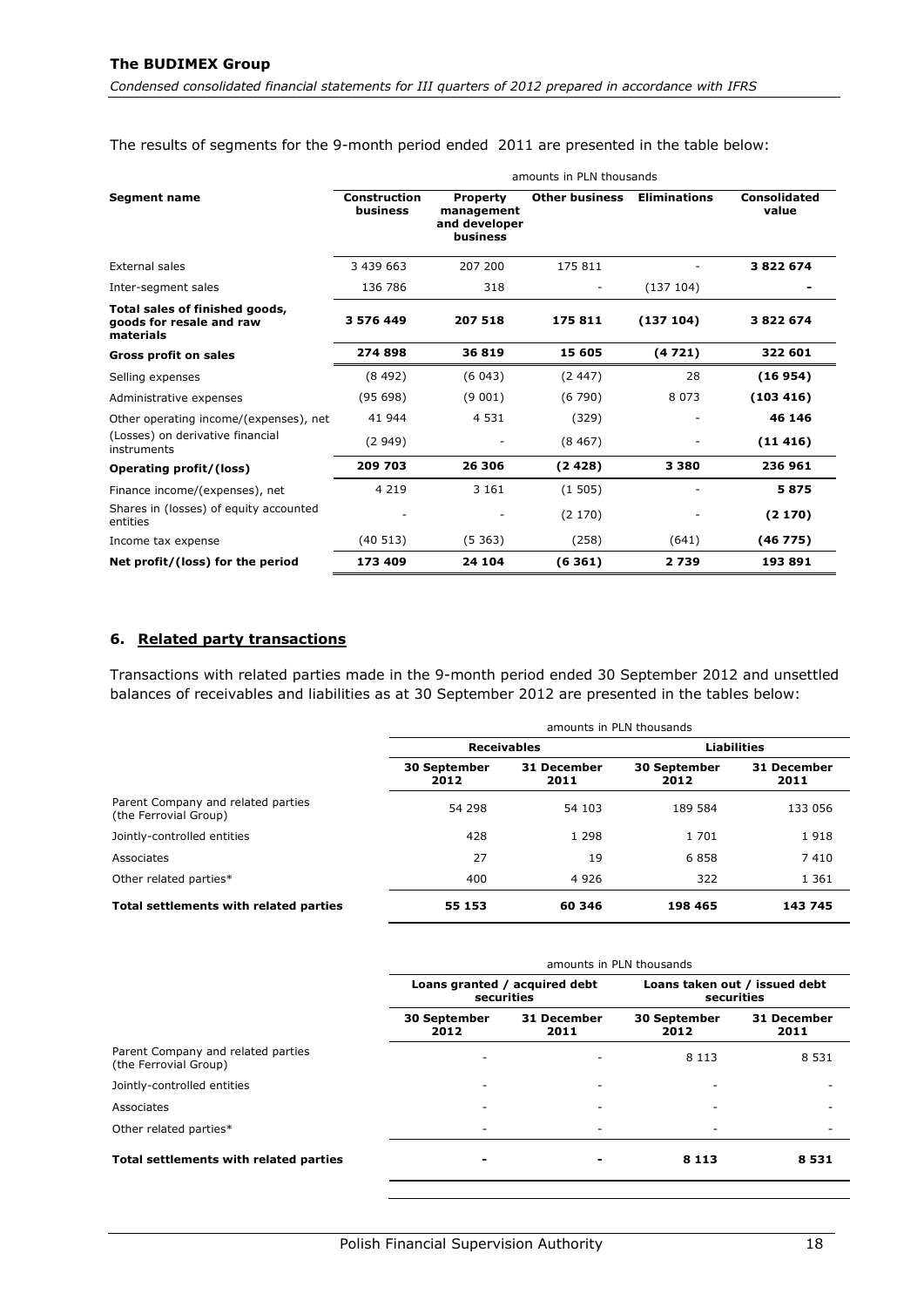## **The BUDIMEX Group**

*Condensed consolidated financial statements for III quarters of 2012 prepared in accordance with IFRS*

|                                                             | amounts in PLN thousands             |        |                                             |          |  |
|-------------------------------------------------------------|--------------------------------------|--------|---------------------------------------------|----------|--|
|                                                             | Sales of finished goods and services |        | Purchase of finished goods and<br>services  |          |  |
|                                                             | 9-month period ended<br>30 September |        | 9-month period ended<br><b>30 September</b> |          |  |
|                                                             | 2012                                 | 2011   | 2012                                        | 2011     |  |
| Parent Company and related parties<br>(the Ferrovial Group) | 37 988                               | 60 347 | (61519)                                     | (72881)  |  |
| Jointly-controlled entities                                 | 609                                  | 394    | (7360)                                      | (929)    |  |
| Associates                                                  | 67                                   | 45     | (18509)                                     | (8792)   |  |
| Other related parties*                                      | 184                                  | 27     | (1977)                                      | (5 030)  |  |
| Total transactions with related parties                     | 38 848                               | 60813  | (89 365)                                    | (87 632) |  |

|                                                             | amounts in PLN thousands             |                          |                                      |       |  |  |
|-------------------------------------------------------------|--------------------------------------|--------------------------|--------------------------------------|-------|--|--|
|                                                             | <b>Financial income</b>              |                          | <b>Financial costs</b>               |       |  |  |
|                                                             | 9-month period ended<br>30 September |                          | 9-month period ended<br>30 September |       |  |  |
|                                                             | 2012                                 | 2011                     | 2012                                 | 2011  |  |  |
| Parent Company and related parties<br>(the Ferrovial Group) |                                      | $\overline{\phantom{a}}$ | (249)                                | (363) |  |  |
| Jointly-controlled entities                                 |                                      | $\overline{\phantom{a}}$ |                                      |       |  |  |
| Associates                                                  |                                      | $\overline{\phantom{a}}$ |                                      |       |  |  |
| Other related parties*                                      |                                      | -                        | (2)                                  |       |  |  |
| Total transactions with related parties                     |                                      |                          | (251)                                | (363) |  |  |

\*) Other related parties represent controlled or jointly controlled entities or entities, on which the key management person of the Parent Company or of the subsidiary of the Budimex Group or his close relative exercises significant influence, or has significant number of votes at the shareholders' meeting of this company.

Inter-Group transactions are made on an arm's length basis.

#### <span id="page-19-0"></span>**7. Changes to the provisionally estimated fair value of net assets**

On 16 November 2011 Budimex SA became an owner of Przedsiębiorstwo Napraw Infrastruktury Sp. z o.o. and gained control over the company.

As of 31 December 2011, the fair value of tangible fixed assets acquired and assets and liabilities related to the valuation of long-term contracts were accounted for provisionally according to IFRS 3, par. 45.

In the 9-month period of 2012 the fair value of assets and liabilities related to the valuation of longterm contracts was finally calculated and appropriate adjustments to the provisional accounting were made. The final calculation of the tangible fixed assets' fair value will be made till the end of the oneyear period after the acquisition of PNI, i.e. till 16 November 2012.

During the 9-month period of 2012 the fair value of backlog amounting to PLN 3 218 identified at acquisition date was fully depreciated.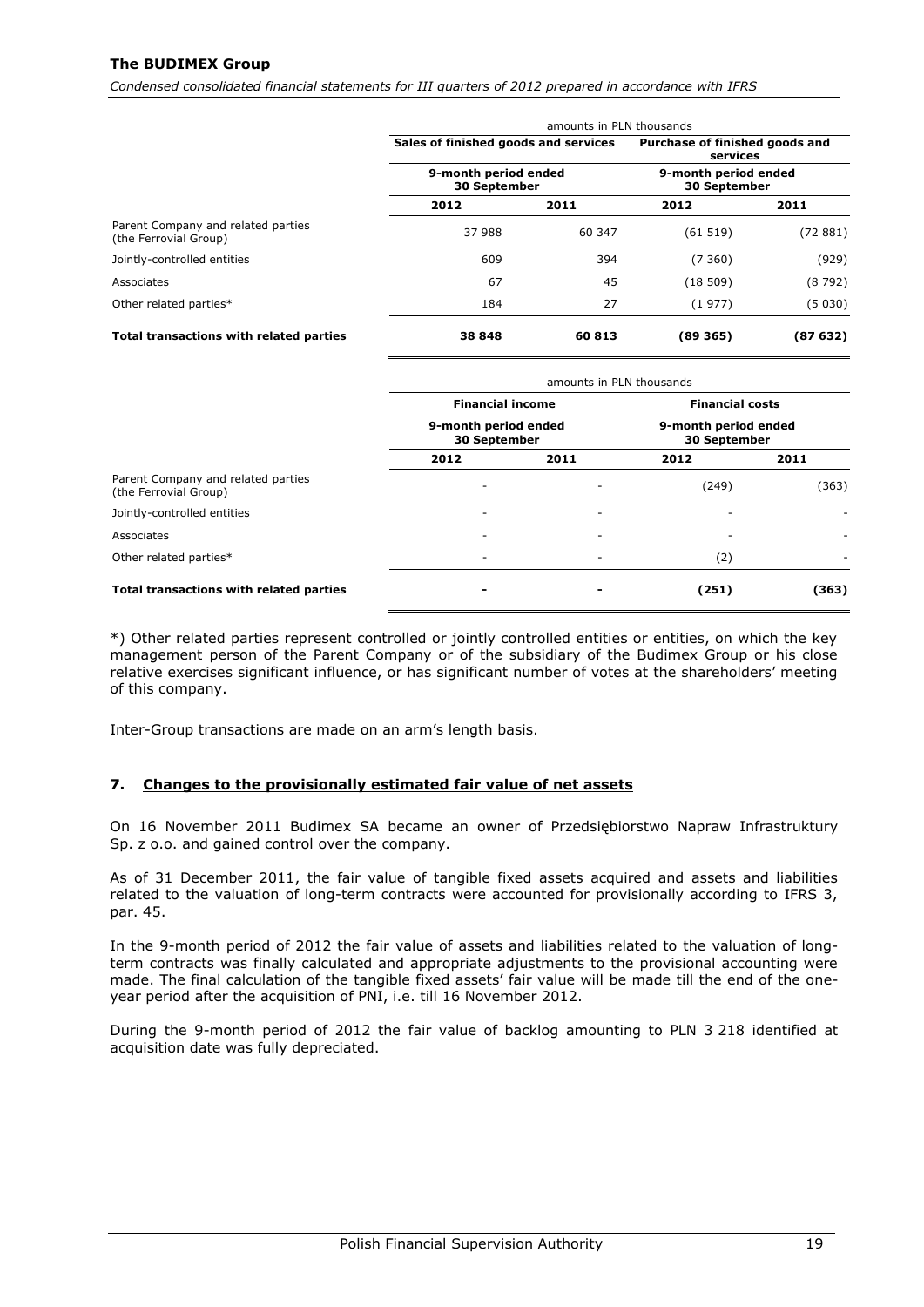## <span id="page-20-0"></span>**8. Factors which will affect results achieved by the Group in a period covering at least the next quarter**

The main factors that may affect the financial situation of the Group in the next half of the year include:

- instability on the financial markets,
- limited bank financing resulting from aversion to the sector,
- deterioration in subcontractors financial standing which may compromise the quality and timeliness of works performed,
- fluctuations of exchange rates, which have the impact on the sales revenue, operating costs and result of the valuation and realization of derivative financial instrument contracts,
- price level of material and construction services affecting the amount of direct costs of realized contracts,
- intensification of actions aimed at recovery of overdue debts, which were provided for and strengthening the operational and financial control in respect of contracts realized,
- results of the pending legal proceedings, described in more detail in note 13 to these consolidated financial statements,
- outcome of the pending negotiations held by Przedsiębiorstwo Napraw Infrastruktury Sp. z o.o. w upadłości układowej with its creditors

As at 30 September 2012 the backlog was PLN 6 355 779 thousand. The value of contracts signed between January and September 2012 (without annexes) was PLN 1 961 627 thousand. The number of pre-sold apartments in the period from January - September 2012 (without booking) is 322 units.

## <span id="page-20-1"></span>**9. The main events in the third quarter of 2012 and significant events after 30 September 2012**

#### *Significant contracts:*

**On 4 July 2012** Budimex SA received a letter announcing that the offer by Budimex SA had been selected by the Road and Bridge Board of Lublin in the proceedings for public procurement in the form of an open tender for the construction of an access road to the "Dąbrowica" junction of the Lublin ring road on the route of express roads S12, S17 and S19. The value of the offer is PLN 259 600 thousand. The contract was signed on 21 August 2012.

**On 4 July 2012** Budimex SA was informed by Krakowski Holding Komunalny about the offer by Budimex SA (consortium leader, 56.25%), Keppel Seghers Belgium N.V. and Cespa Compania Espanola de Servicios Publicos Auxiliares SA being selected under the proceedings for public procurement with respect to the construction of a Thermal Waste Treatment Plant in Cracow. The value of the offer is PLN 604 475 thousand.

**On 28 August 2012** Budimex SA received a letter informing of the selection of the offer made by the consortium of Budimex SA (leader) and Ferrovial Agroman SA (partner) by Zarząd Morskich Portów Szczecin i Świnoujście SA in the public procurement procedure in the form of an open tender for the "Port infrastructure expansion in the southern part of the Świnoujście port – construction of ferry quay no. 1". The value of the offer is PLN 68 526 thousand.

**On 31 August 2012** a consortium of Budimex SA (leader, 50.4%), Keppel Seghers Belgium N.V. and Cespa Compania Espanola de Servicios Publicos Auxiliares SA concluded with Przedsiębiorstwo Handlowo-Usługowo-Produkcyjne "LECH" of Białystok a contract for the design and construction of a Municipal Waste Neutralisation Plant in Białystok. The value of the contract is PLN 332 958 thousand.

**On 31 August 2012** Budimex SA received a letter informing about the offer by the consortium of Budimex SA (leader) and Ferrovial Agroman SA (partner) having been selected by the Marshal's Office of the Lubelskie Voivodeship in the proceedings in the form of an open tender for the construction works consisting in carrying out two separate investment tasks: "Construction of the Meeting Centre of Cultures in Lublin" and "Modernisation of the Musical Theatre in Lublin and the H. Wieniawski Concert Hall in Lublin", and the production of design documentation and carrying out of construction works for the "Construction of the Theatre Square in Lublin" investment project. The value of the offer is PLN 163 695 thousand. The contract was signed on 15 October 2012.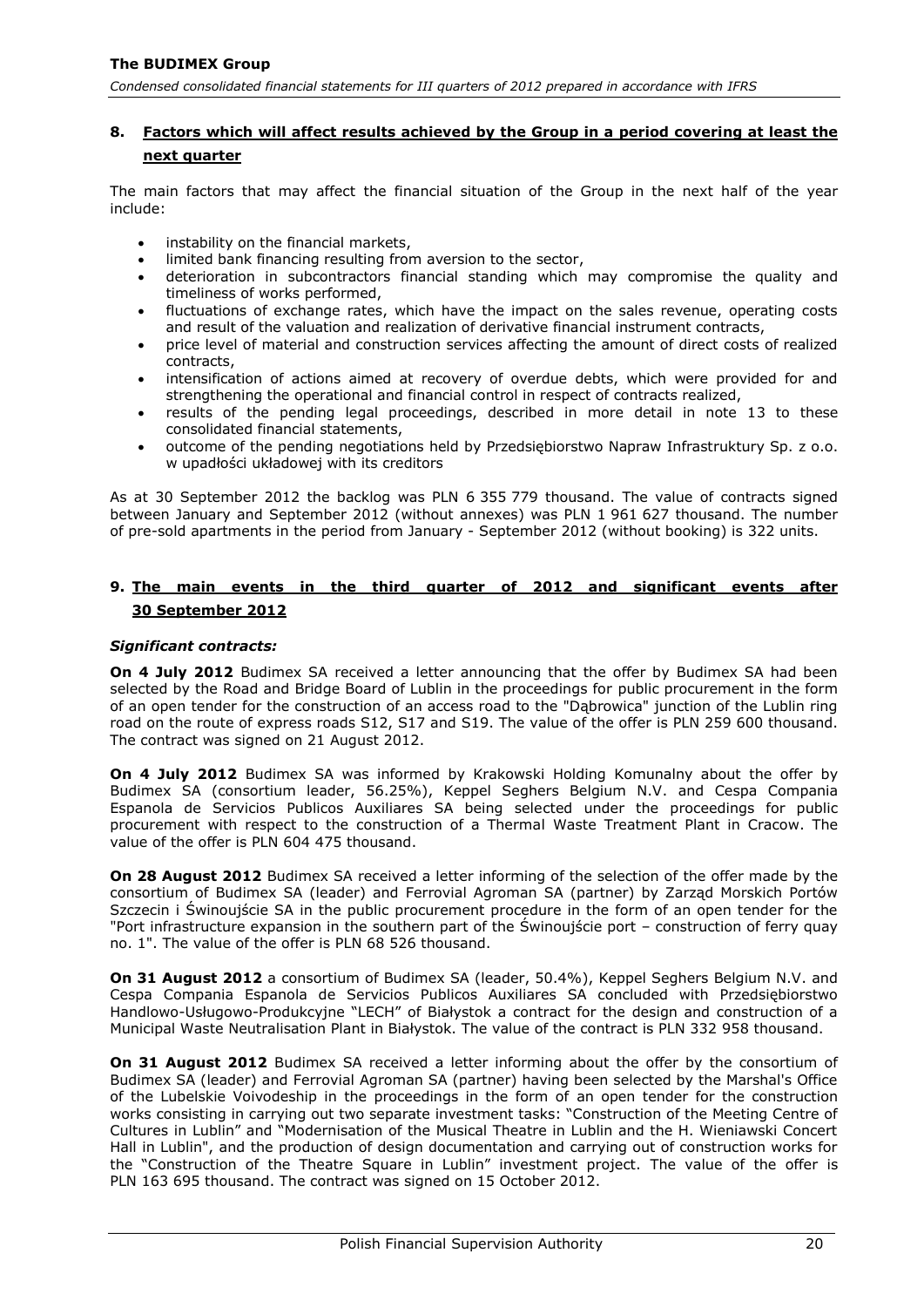**On 3 September 2012** Budimex SA signed a contract with Zarząd Infrastruktury Komunalnej i Transportu w Krakowie (the Municipal Infrastructure and Transport Authority in Cracow) for the reconstruction of the tramway line section from Rondo Mogilskie through Aleja Jana Pawła II to Plac Centralny with the traffic control system in Cracow. The contract is worth PLN 113 367 thousand.

**On 3 September 2012** Budimex SA received a letter announcing that the offer by Budimex SA had been selected by the Voivodeship Roads Board of Podkarpacie in Rzeszów in the proceedings for public procurement in the form of an open tender for the "Development of voivodeship road no. 892: Zagórz–Komańcza". The value of the offer is PLN 96 863 thousand. The contract was signed on 21 September 2012.

**On 10 September 2012** Budimex SA was informed that on 7 September 2012 the company received a letter announcing the selection of the offer submitted by a consortium including Budimex SA (leader) and T4B from Lubelski Zarząd Obsługi Przejść Granicznych (the Lublin Executive Board for Border Crossings) based in Chełm, in public procurement proceedings conducted by open tender for the construction of a border crossing in Dołhobyczów - stage I, part IV. The value of the offer is PLN 34 440 thousand.

**On 17 September 2012** Budimex SA was informed about the entry into force on 15 September 2012 of a contract concluded on 31 July 2012 by and between Budimex SA and BPTO Infra Sp. z o.o. with its registered office in Gdańsk for the construction of Nowa Wałowa Street in Gdańsk. The contract is worth PLN 58 500 thousand.

**On 4 October 2012** Budimex SA received a letter concerning the selection of Budimex SA's bid in the limited tender procedure for the "Building works involving the construction of a new runway and the necessary infrastructure at the International Katowice Airport in Pyrzowice, executed as part of the task Airport in Katowice: expansion and modernisation of the airport infrastructure". The value of the contract is PLN 121 626 thousand.

**On 5 October 2012** a consortium consisting of Budimex Budownictwo Sp. z o.o. (leader, a 100% subsidiary of Budimex SA) and Ferrovial Servicios SA (partner), and the General Directorate of National Roads and Motorways, Katowice Branch, entered into an agreement for the maintenance of the A1 motorway section between Sośnica junction (excluding the junction itself) and the state border with the Czech Republic in Gorzyczki, totalling 47.849 km, under the "maintain the standard" system. The contract is worth PLN 41 919 thousand.

**On 18 October 2012** Budimex SA received a letter from the Voivodeship Road Authority in Zielona Góra regarding the selection of the offer by Budimex Budownictwo Sp. z o.o. (a company 100% subordinate to Budimex S.A.) in a tender procedure limited to "Construction of the Nowa Sól ring road - Stage I - task co-financed with the resources of the Operational Programme for the Lubuskie Region for 2007-2012". The value of the contract is PLN 34 718 thousand.

**On 18 October 2012** Budimex SA received a letter from the Maritime Office in Gdynia concerning the selection of the offer of the consortium: Budimex SA (leader) and Ferrovial Agroman SA (partner) in a procedure for awarding a public procurement contract in the form of an open tender for "Sheeting of Płonie Canal banks at Martwa Wisła in Gdańsk" under the project "Modernisation of the entry to the internal port (in Gdańsk). Stage II - Reconstruction of the waterway on Martwa Wisła and Motława". The value of the contract is PLN 38 115 thousand.

**On 26 October 2012** Budimex SA received a signed agreement dated 22 October 2012 between Budimex SA and Jeronimo Martins Polska SA concerning the construction of distribution center of JMP SA in Gdańsk. The value of the contract is PLN 59 850 thousand.

## *Other significant agreements and events:*

**On 3 July 2012** Budimex SA received from Bank PEKAO SA information on the signing of an annex to the credit contract of 12 August 2008. Pursuant to the Annex Budimex Budownictwo Sp. z o.o. (a company wholly owned by Budimex SA) becomes a party to the credit contract enabled to issue bank guarantees up to PLN 50 000 thousand. The deadline when Budimex SA and Budimex Budownictwo Sp. z o.o. may order the Bank to issue bank guarantees was also prolonged until 30 June 2013. The remaining conditions of the agreement were not altered.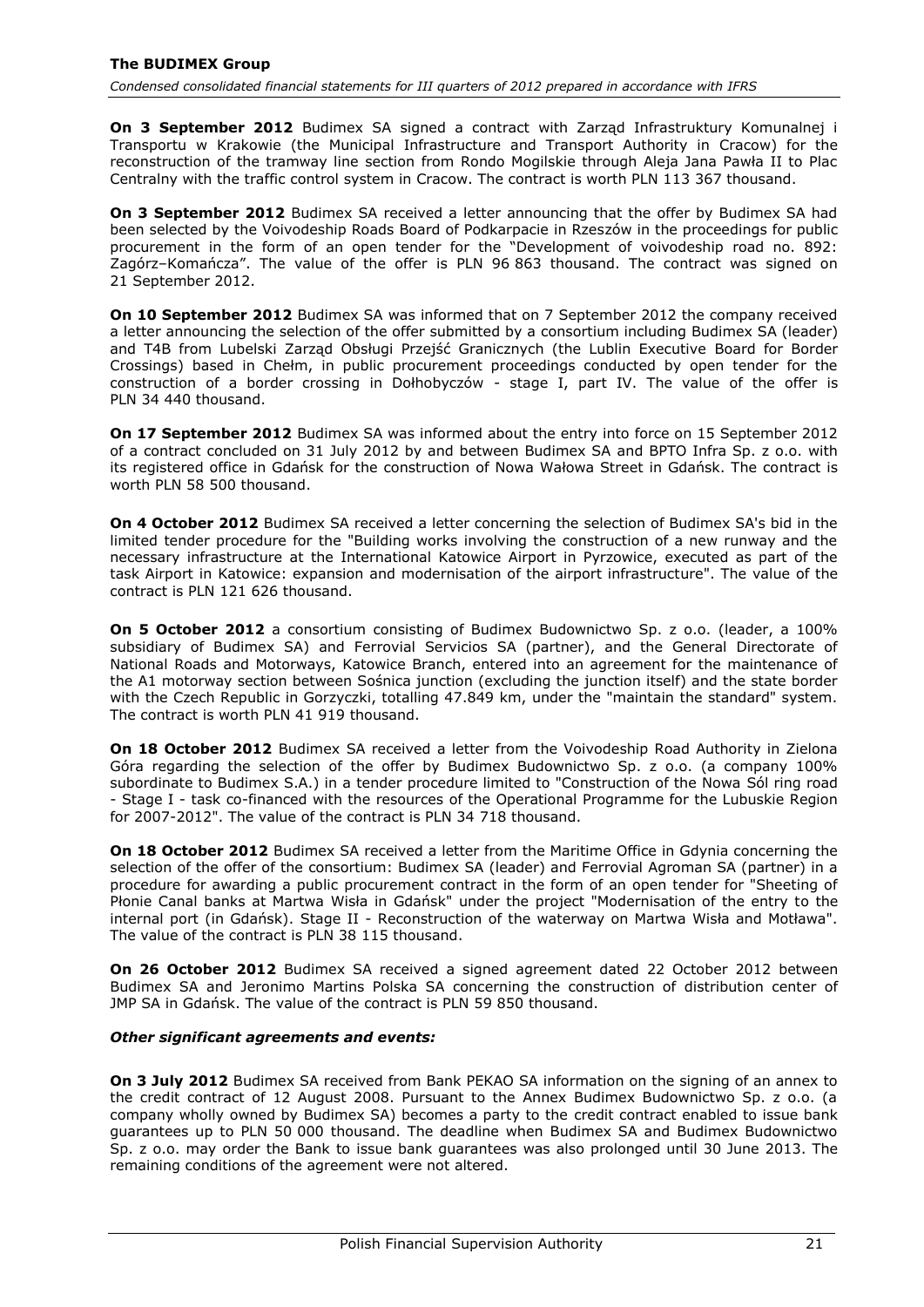**On 9 July 2012** Budimex SA was informed by Bank Ochrony Środowiska SA about the conclusion of an annex to the agreement on the establishment of an engagement limit in the form of a renewable line on the bank guarantee. Under the document the new expiry date of the agreement is 8 August 2012. The remaining conditions of the Agreement were not altered.

**On 1 August 2012** Budimex SA signed an amendment to the Guarantee Line Agreement of 25 April 2008 with BNP Paribas Bank Polska. Pursuant to this document, BNP Paribas Bank Polska SA made available a guarantee line of up to PLN 176 333 thousand to Budimex and extended its validity until 1 September 2012.

**On 2 August 2012** Budimex SA received from the Polish Division of Banco Espirito Santo de Investimento SA a copy of a credit facility agreement signed by the bank and by Budimex. Under this credit facility agreement, Budimex may order the bank to issue bank guarantees of up to a total sum of PLN 80 000 thousand. The agreement was concluded for the period up to 10 July 2013. As security of Budimex performing its obligations under the credit facility agreement, Budimex made a representation on submission to bank enforcement under the provisions of the Polish Banking Law Act. The other terms and conditions were standard for this type of agreement.

**On 13 August 2012** Budimex SA signed the Annex of 18 July 2012 to the Contract Guarantee Grant within the renewable line of 28 August 2008, concluded with Euler Hermes SA Insurance Company. The contractual line limit is PLN 50 000 thousand. Pursuant to the Annex, the deadline when Budimex SA may order the Insurance Company to issue contract insurance guarantees was extended until 31 August 2013. Other provisions of the contract remained unchanged.

**On 24 August 2012** Przedsiębiorstwo Napraw Infrastruktury Sp. z o.o., a subsidiary of Budimex SA, filed an application for declaration of bankruptcy open to composition agreements. This application was filed with the District Court for Warszawa Praga-Północ in Warsaw, 9th Commercial Department for Bankruptcy and Reorganization. On 13 September 2012 the court endorsed the application filed by the Management Board of the applicant and issued a decision to declare the bankruptcy open to composition agreements of Przedsiębiorstwo Napraw Infrastruktury Sp. z o.o.

**On 4 September 2012** Budimex SA signed with BNP Paribas Bank Polska SA an amendment to the Guarantee Line Agreement of 25 April 2008. Pursuant to this document, BNP Paribas Bank Polska SA extended a guarantee line, valid until 30 October 2012. The other provisions of the agreement remained unchanged.

**On 5 September 2012** Budimex SA received from Credit Agricole Corporate & Investment Bank a signed annex to the credit agreement. The annex specifies the new expiry date for the Agreement to be 30 August 2013. The other provisions of the agreement remained unchanged.

**On 21 September 2012** the Court of Appeal in Warsaw, VI Civil Division, dismissed the appeals brought by Budimex SA and the General Directorate for National Roads and Motorways (GDDKiA) on the claim regarding the construction of the Augustów bypass along national road No. 8 for the payment of the contractual penalty. Thus, the judgement of the first instance court, i.e. the District Court in Warsaw, has become final. In accordance with this judgement, GDDKiA was obliged to pay to Budimex the amount of PLN 21 948 thousand (constituting half of the amount in dispute) with interest at the statutory rate as calculated from 28 February 2009 to the date of payment.

## <span id="page-22-0"></span>**10. Issue, redemption and repayment of debt and equity securities**

In the third quarter of 2012 Budimex SA and Group companies did not issue, redeem or repay equity securities outside Budimex Group.

# <span id="page-22-1"></span>**11. The Management Board's position on the feasibility of results stated in the financial forecasts published earlier for the year in view of the financial results presented in the quarterly report in relation to the projected results**

Budimex SA did not publish any forecasts.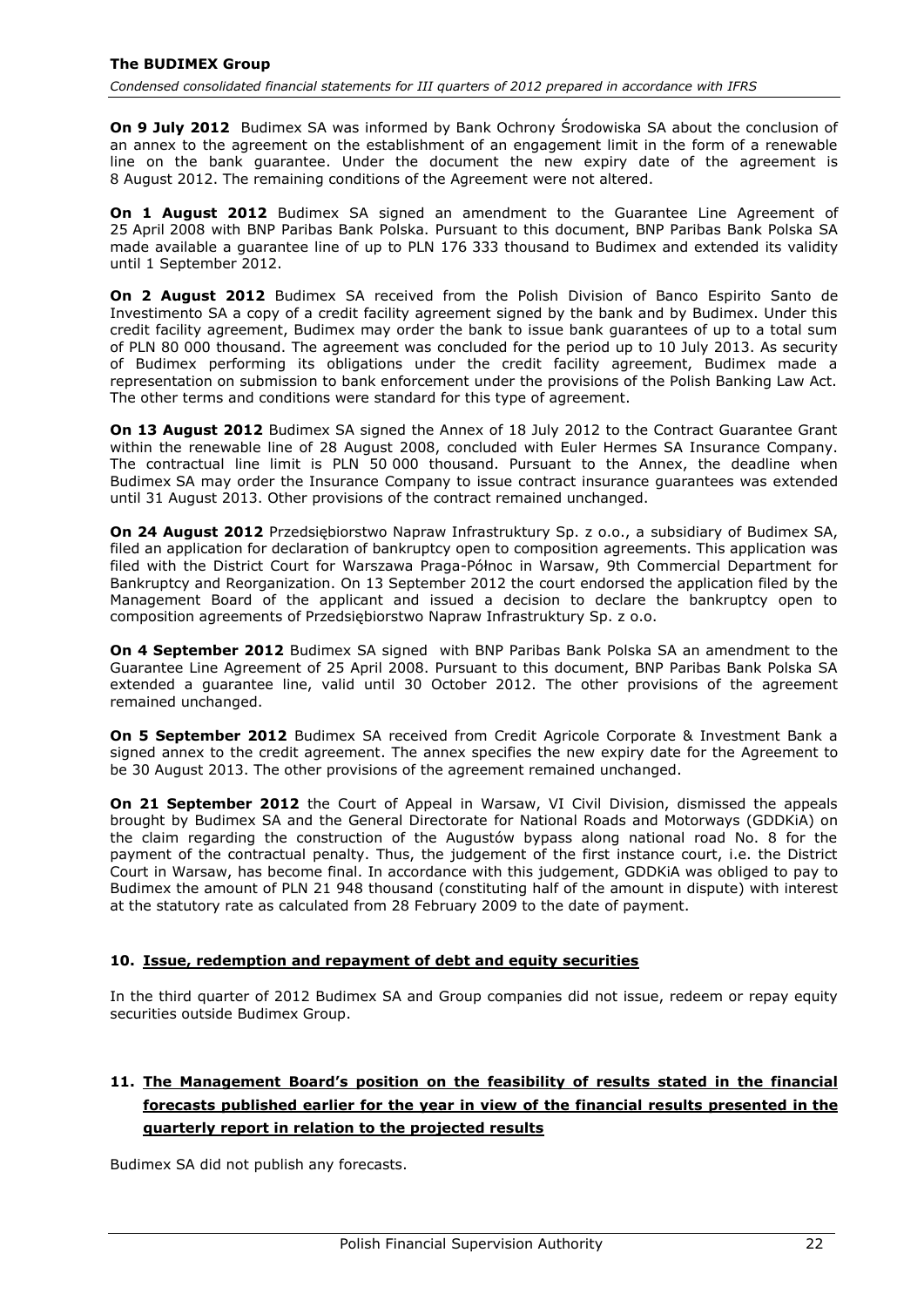# <span id="page-23-0"></span>**12. Statement of ownership of shares of Budimex SA or rights to such shares (options) held by the managing or supervisory persons of Budimex SA as at the date of publication of this report together with indication of changes in the ownership in the third quarter of 2012**

As at the date of publication of the report members of the Management Board and Supervisory Board of Budimex SA held the following number of shares:

| Marcin Wegłowski  | (Management Board member)           | 2 830 shares |
|-------------------|-------------------------------------|--------------|
| Marek Michałowski | (chairman of the Supervisory Board) | 3 900 shares |

Above mentioned persons do not own share options of the company. As at the date of publication of this report other managing and supervisory persons of Budimex SA do not hold its shares or share options. There was no change in the status of ownership from the date of publication of the semiannual report, i.e. 31 August 2012.

## <span id="page-23-1"></span>**13. Proceedings pending as at 30 September 2012 before court, competent arbitration body or any public administration authority**

The total value of legal proceedings in progress in respect of liabilities and receivables as at 30 September 2012 was PLN 517 472 thousand and exceeded 10% of the equity of Budimex SA, which amounts to PLN 343 028 thousand. Excess of the value of proceedings against Group companies over proceedings relating to claims of Group companies amounted to PLN 21 684 thousand.

In accordance with information in the possession of Budimex SA, the total value of legal proceedings in progress in respect of liabilities of Budimex SA and its subsidiaries as at 30 September 2012 was PLN 269 578 thousand. These proceedings involve the Group companies' operating activity.

The proceedings in the highest value case is pending before Arbitration Court at the National Chamber of Commerce in Warsaw, which involve the consortium Ferrovial Agroman SA, Budimex SA and Estudio Lamela S.L. (Consortium FBL) and Przedsiębiorstwo Państwowe "Porty Lotnicze" (PPL). The litigation is the result of rescinding the contract for developing and modernizing Warsaw Frederic Chopin Airport – Terminal II by the Investor PPL. Initially, the proceedings related to the claim filed by the Consortium FBL on 24 January 2008, in relation to bank guarantees realised by PPL groundlessly, which were given as a performance warranty of a total amount of PLN 54 382 thousand.

In the course of the case PPL filed a counter-claim of a total amount of PLN 135 719 thousand, covering claims for the redress of damage, including lost benefits, return of unjust enrichment and liquidated damages. On 31 July and 26 October 2009 PPL filed to the Arbitration Court the next written statements of claim including extension of counter-claim, changing the original amount of counterclaim from PLN 135 719 thousand to PLN 280 894 thousand. In the course of further court proceedings in August 2012 the PPL's claim was increased to the amount of PLN 298 892 thousand. According to the Consortium FBL contract, the risk of Budimex SA does not exceed the amount of PLN 119 556 thousand.

In the opinion of Budimex SA, the main claims under the counter-suit are groundless. The response to the counter-claim, including the motion to dismiss the claim entirely, and therefore supporting the statement that claims filed by PPL are unjustified, was filed on 21 October 2008. To date, there have been several trials during which witnesses for the plaintiff and the counter-defendant have been examined for the circumstances included in the counter-claim of PPL.

Regardless of the counter-claim of PPL and in accordance with former announcements, on 27 February 2009 the Consortium FBL submitted a written statement of claim including the extension of the main claim by the amount of PLN 216 458 thousand, covering: the remuneration for works performed, but not paid by Investor, the remuneration for additional works, the return of the retained amounts and the interest on late payments. According to the Consortium FBL contract the share of Budimex SA in the claim amounts to PLN 86 583 thousand.

On 27 May 2010 the Arbitration Court made a decision, based on which the evidence from the expert's opinion regarding the evaluation of reasonableness of the PPL claims was accepted (at this stage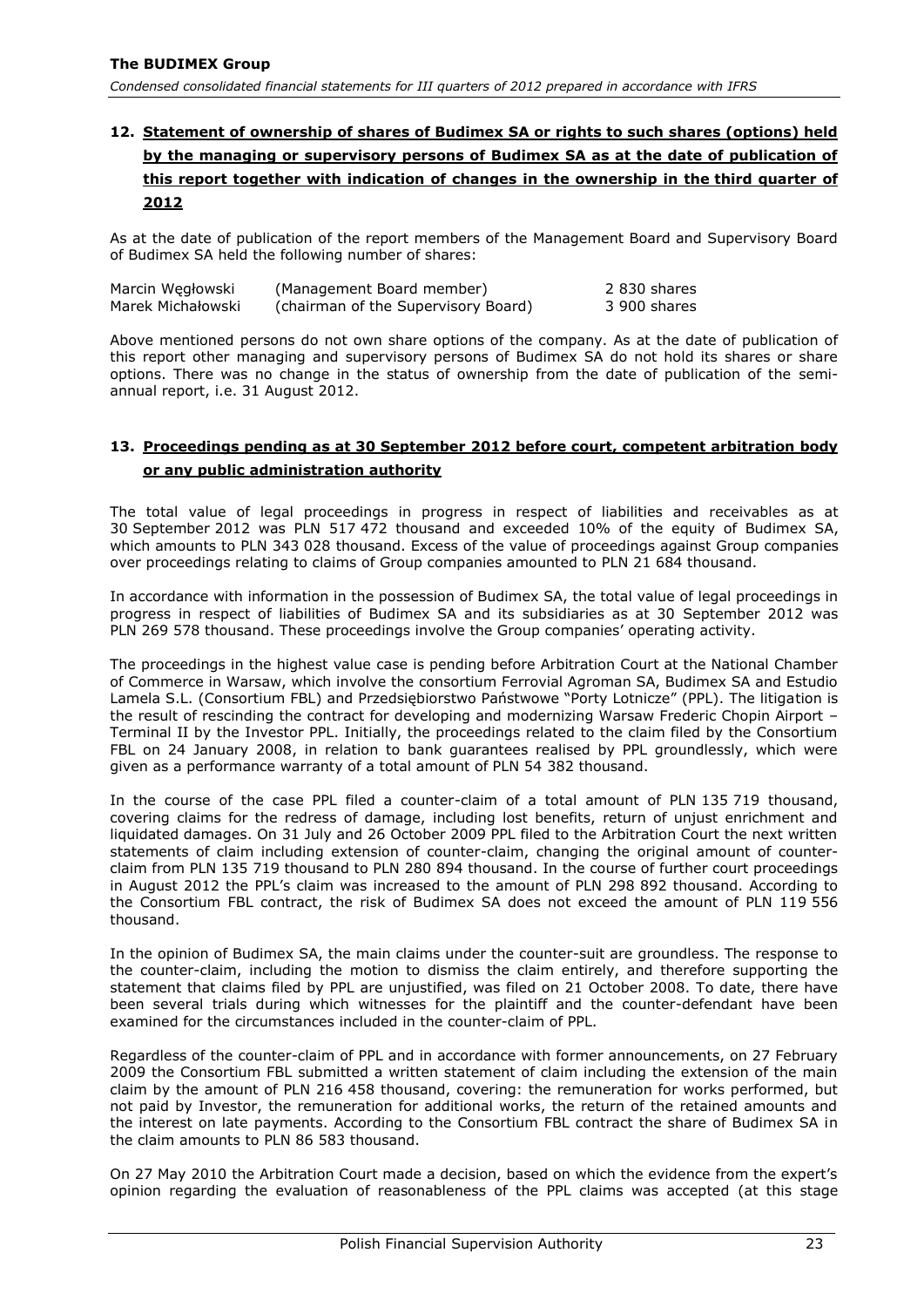without taking into consideration the height of the claimed amounts). The expert appointed by the Arbitration Court – the BS Consulting Group started to work at the end of 2010. During the works performed by the expert there were several meetings with proxies of parties and the expert and there was an inspection of the airport objects with the participation of the aforementioned expert in March 2011. Technical opinion prepared by the expert, that was delivered to proxies of both parties on 29 July 2011, represented the result of his work. The parties made comments, remarks, details questions to the opinion prepared, which were considered by the expert for the purposes of preparation of the supplementary opinion at the end of March 2012. The assessment derived from the opinion was favorable to the Consortium FBL, as it confirmed that the Consortium FBL had the right to prolong the period of time necessary for the works completion.

Due to finalization of the expert's opinion, which assessed the legitimacy of PPL's claims, the Court obliged both parties to calculate the value of their claims, taking into consideration the conclusions made by the expert. As a result, PPL extended its claim to the amount of PLN 298 892 thousand, as mentioned above. The value of the claim made by the Consortium FBL remained the same. It might be expected that the next step to be taken by the Court will be appointing an expert who will prepare an opinion regarding the legitimacy of the amounts claimed by both parties.

The Management Board is of the opinion that the final Arbitration Court verdict will be favourable to the Consortium FBL.

On 23 March 2009 the Arbitration Court issued a partial verdict covering the decision in respect of bank guarantees (the first claim made by the Consortium FBL). Based on the verdict, the Arbitration Court adjudged the total amount of PLN 54 382 thousand together with statutory interest for the period from 9 November 2007 (at the date of issuing the verdict the amount of interest was PLN 8 805 thousand). According to the Consortium FBL contract the portion falling to Budimex SA is 40%, i.e. PLN 21 753 thousand and PLN 3 522 thousand referring to interest.

Having received the reason for the partial judgement from the Arbitration Court, the Consortium FBL filed in the common court a motion on ascertainment of executability of the verdict of the Arbitration Court thorough giving an enforcement clause. On 8 May 2009 PPL filed a claim to dismiss the partial verdict and simultaneously to defer the verdict executability of the Arbitration Court. On 31 May 2010 the Disctrict Court in Warsaw quashed the partial verdict of the Arbitration Court, claiming that the appealed sentence of the Arbitration Court violates the public order rules with regard to adjudging the compensation jointly in favour of three entities in case the benefit is divisible. The verdict was issued with regard to the company Budimex SA, which was considered by the District Court to be the only legitimated passively in the case and at the same time deciding that the partial verdict cannot have been issued against Ferrovial Agroman SA – Branch in Poland and Estudio Lamela SL – Branch in Poland, as the branches of these entrepreneurs have no legal personality separate from the company. Therefore, in the verdict issued by the District Court, the proceedings against these parties were cancelled and the complaint filed in this respect was rejected. All three parties of the FBL Consortium filed the appeal against the sentence of the District Court. Companies Ferrovial Agroman and Estudio Lamela filed a complaint against the decision regarding the abolition of proceedings against them. The complaints were considered and were in total allowed for by the Appeal Court. The Appeal Court reconsidering the complaints quashed the complained sentenced and agreed with the statements of Ferrovial Agroman and Estudio Lamela that as foreign entrepreneurs (and not as their branches in Poland) had legitimacy to act as a party in the trial and that the partial verdict issued by the Arbitration Court was correctly issued in this respect. The complaints were considered and were in total allowed for by the Appeal Court. The Appeal Court reconsidering the complaints quashed the complained sentenced and agreed with the statements of Ferrovial Agroman and Estudio Lamela that as foreign entrepreneurs (and not as their branches in Poland) had legitimacy to act as a party in the trial and that the partial verdict issued by the Arbitration Court was correctly issued in this respect. Due to the above decision of the Appeal Court, on 4 January 2012 the District Court in Warsaw amended the decision issued on 31 May 2010 quashing the verdict of the Arbitration Court – also in respect of Ferrovial Agroman SA Branch in Poland and Etudio Lamela SL, which then appealed this decision.

On 23 August 2012, after hearing the appeal lodged by all three consortium partners, the Appeal Court in Warsaw announced a verdict, in which it changed the District Court's verdicts from May 2010 and from January 2012, by dismissing the PPL's complaint regarding the overturning of the Arbitration Court's partial verdict. It means that the Appeal Court recognized the verdict reached by the Arbitration Court to be issued correctly and according to the legal regulations. This resolution was legally valid and although the counterparty has right to lodge a complaint against it to the Supreme Court, this verdict was a basis for the resumption of the proceedings for the declaration of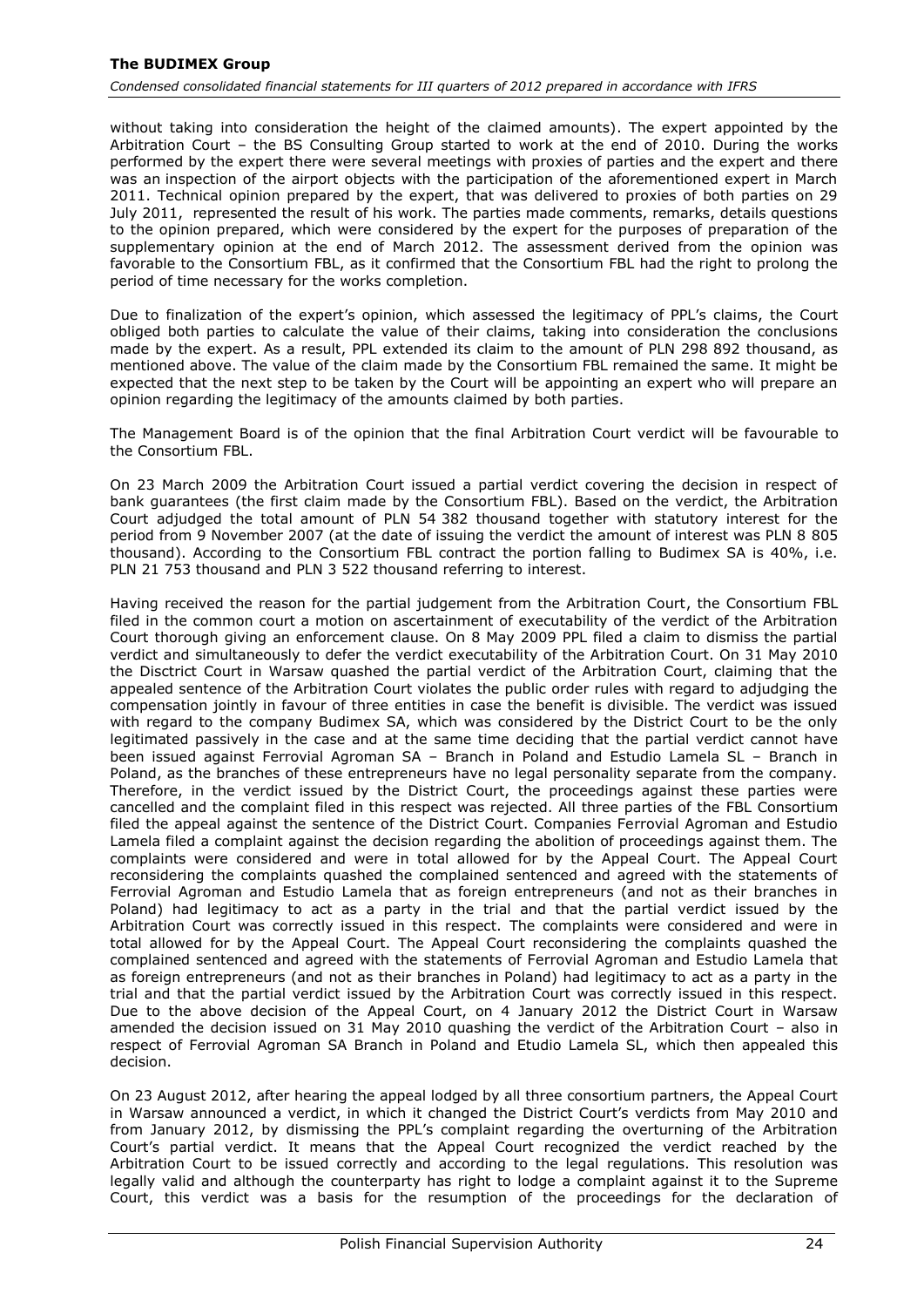enforceability of the verdict passed by the Arbitration Court through giving it an enforcement clause. The total value of the claim awarded by the verdict together with the value of the statutory interest amounted to PLN 87 920 thousand (Budimex SA's share amounted to PLN 35 168 thousand, out of which PLN 21 612 thousand related to the return of the performance guarantee). The amount was transferred by the court executive officer to the bank account on 28 September 2012.

On 16 December 2010 Tomasz Ryskalok and Rafał Ryskalok, pursuing a business activity as a civil law partnership under the name Cerrys S.C., residing in Wykroty, filing a lawsuit against Budimex SA with regard to the payment of a contractual penalty for delay in the removal of defects identified within the effective period of the guarantee. The lawsuit concerns the construction of a concrete plant in line with agreement concluded on 19 May 2003 with the value of the agreement amounting to PLN 4 189 thousand. The value of the subject matter of the lawsuit is PLN 90 000 thousand including contractual interest calculated from 19 October 2006 until the day of payment. In the opinion of Budimex SA, the claim constituting the subject matter of the argument is absolutely groundless and there is no basis, either formal or factual, for considering it (the deadline for submitting the claims in question expired, the limit concerning contractual penalties - i.e. up to 15% of the value of the agreement - has not been taken into account, and the defect is not material). To date, there have been five trials during which witnesses of the plaintiff and of the defendant have been examined. During the next trial on 30 October 2012 further witnesses will be examined.

Another material in value legal proceedings relate to the claim filed on 5 March 2008 by Miejskie Wodociągi i Kanalizacja w Bydgoszczy Sp. z o.o. requesting that the amount of PLN 25 252 thousand be awarded jointly and severally against the consortium to which the Budimex SA and Budimex Dromex SA belonged. The claim relates to the replacement contractor costs incurred by the investor when the consortium rescinded a contract. The Budimex Group's share in consortium was 90%, therefore the value of the claim for which the Company is liable is PLN 22 727 thousand. In 2012 there have been three court hearings before the common court, during which witnesses of the plaintiff have been examined. The next sessions in 2013 will be dedicated to examination of the remaining witnesses of the plaintiff.

As at the date of this report the final outcome of the proceedings is not known.

Total value of legal proceedings in respect of receivables due to Budimex SA and its subsidiaries as at 30 September 2012 amounted to PLN 247 894 thousand. The proceedings relate mainly to the recovery of overdue receivables from business partners and to additional claims in respect of construction work performed.

On 10 March 2009 the District Court in Cracow issued the verdict regarding the claim filed by Budimex Dromex SA against Municipal Commune of Cracow, adjudging the payment of PLN 20 708 thousand together with statutory interest calculated for the period from 5 November 2007 and return of court fees in the amount of PLN 143 thousand. The claimed filed by Budimex Dromex related to the refund of the amount drawn by the Municipal Commune of Cracow on 5 November 2007 from the bank guarantee provided by Budimex Dromex SA as the performance bond for the contract for engineering, design and execution of a sports and show hall in Cracow – Czyżyny concluded on 20 December 2005 between the Consortium of Budimex Dromex SA, Ferrovial Agroman SA and Decathlon SA, and the Municipal Commune of Cracow. The commune drew this amount for the stipulated penalty provided by the contract after previous declaration of withdrawal from the contract and associated imposing of a stipulated penalty despite the fact that Budimex Dromex SA put the legitimacy of imposing of this penalty in question. On 15 July 2009 the Court of Appeal in Cracow, acting as the court of second resort in the proceedings described above, brought the verdict changing the verdict of the Court of first resort, adjudged the payment by the Municipal Commune of Cracow to Budimex Dromex SA of the amount of PLN 6 903 thousand including statutory interest calculated starting on 20 November 2007 until the date of payment and payment of the court fees in the amount of PLN 20 thousand. The Court rejected the rest of the appeal of the Municipal Commune of Cracow and adjudged the payment by Budimex Dromex SA to the Municipal Commune of the amount of PLN 70 thousand as the appeal trial fees. Budimex Dromex SA appealed to the Supreme Court for cassation of this verdict. On 20 October 2010 the Supreme Court provided for cassation and the case was considered again by the Appeal Court in Cracow. On 17 February 2011 Budimex SA received information on the decision of the Appeal Court in Cracow, which, having re-examined – as a result of the Supreme Court reversing the previous decision of the Appeal Court in Cracow in the part regarding the dismissal of the claim and adjudication on legal costs – the appeal of the Urban Municipality of Cracow against the decision of the District Court in Cracow of 10 March 2008, reversed the decision of the District Court in Cracow of 10 March 2008 in the part regarding the claim for the amount exceeding PLN 6 903 thousand (i.e. to the amount of PLN 13 805 thousand) and referred the case to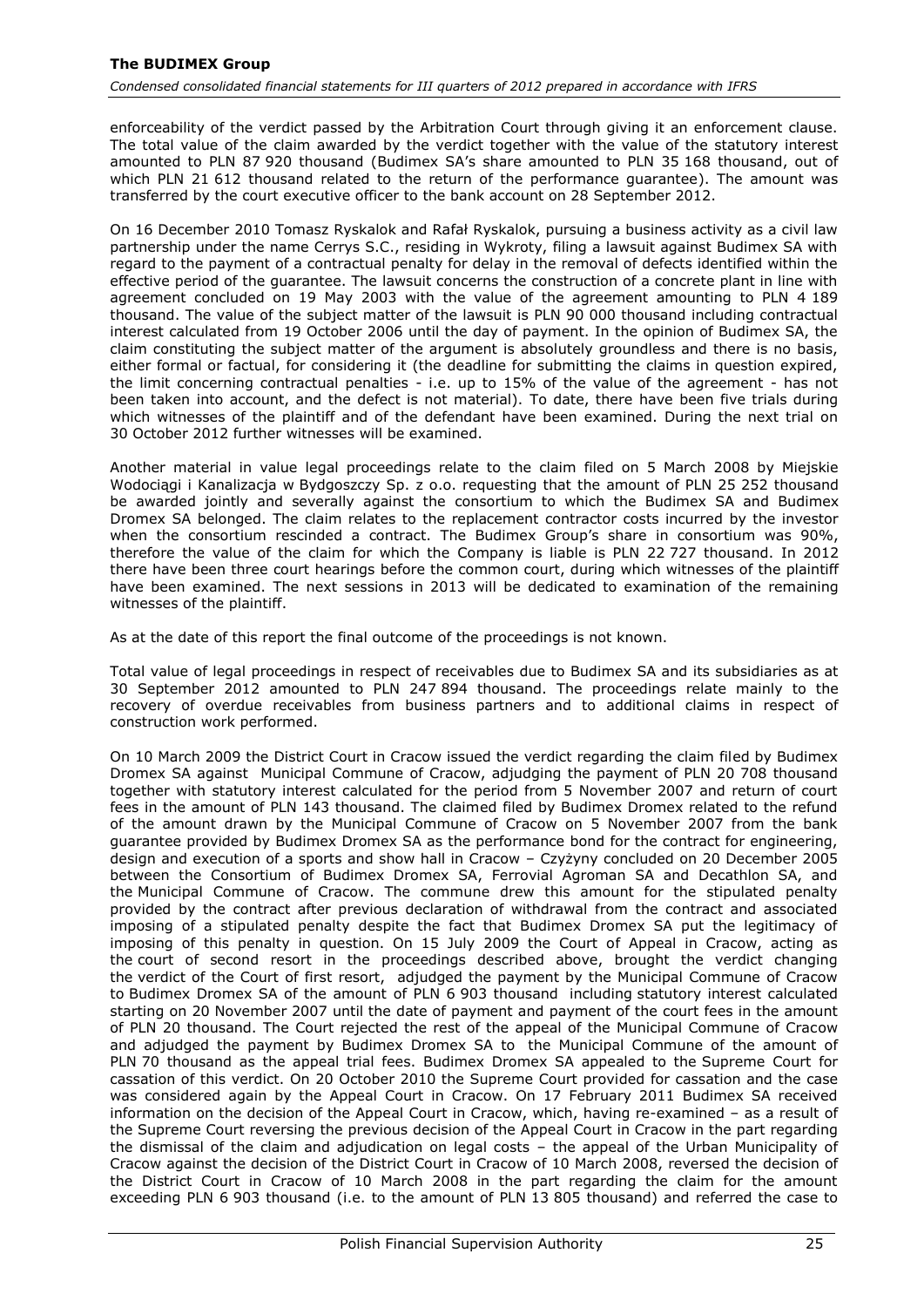#### **The BUDIMEX Group**

*Condensed consolidated financial statements for III quarters of 2012 prepared in accordance with IFRS*

the District Court in Cracow for re-examination and adjudication on legal costs. The case brought by Budimex SA against the Urban Municipality of Cracow for the payment of PLN 20 708 thousand has become final with regard to the amount of PLN 6 903 thousand plus statutory interest calculated from 20 November 2007, having been adjudicated to be paid by the Urban Municipality of Cracow to Budimex SA. The remaining elements of the claim currently are being re-examined by the District Court in Cracow. The court accepted as evidence documents and expert's opinions submitted by Budimex SA. After the expert's opinion has been prepared, both parties referred to it in their pleadings.

As at the date of this report the final outcome of the proceedings is not known.

#### <span id="page-26-0"></span>**14. Contingent liabilities and contingent receivables**

|                                                | 30 September<br>2012 | <b>31 December</b><br>2011 |
|------------------------------------------------|----------------------|----------------------------|
|                                                | (in PLN thousands)   | (in PLN thousands)         |
| <b>Contingent receivables</b>                  |                      |                            |
| From related parties, of which:                |                      |                            |
| - guarantees and suretyships received          | 5934                 |                            |
| - bills of exchange received as security       |                      |                            |
| From related parties, total                    | 5934                 |                            |
| <b>From other entities</b>                     |                      |                            |
| - guarantees and suretyships received          | 372 276              | 358 041                    |
| - bills of exchange received as security       | 15 700               | 20 228                     |
| From other entities, total                     | 387 976              | 378 269                    |
| Other contingent receivables                   | 3 0 0 0              |                            |
| <b>Total contingent receivables</b>            | 396 910              | 378 269                    |
| <b>Contingent liabilities</b>                  |                      |                            |
| To related parties, of which:                  |                      |                            |
| - guarantees and suretyships issued            |                      | 503                        |
| - bills of exchange issued as performance bond |                      |                            |
| To related parties, total                      |                      | 503                        |
| To other entities, of which:                   |                      |                            |
| - guarantees and suretyships issued            | 1 710 044            | 1801518                    |
| - bills of exchange issued as performance bond | 35 130               | 30 613                     |
| To other entities, total                       | 1 745 174            | 1832131                    |
| Other contingent liabilities                   | 17 238               | 3709                       |
| <b>Total contingent liabilities</b>            | 1762412              | 1836343                    |
| <b>Total off-balance sheet items</b>           | (1365502)            | (1458074)                  |

Contingent receivables represent guarantees issued by banks and other financial institutions to the companies of the Budimex Group as security for the potential claims the Group may file against its business partners in respect of the construction contracts in progress.

Contingent liabilities represent guarantees and suretyships issued by banks to business partners of the Group as security for the potential claims they may be filed against the Group in respect of the construction contracts in progress. Banks are entitled to recourse the underlying claims to Group companies. Guarantees issued to the Group's customers represent an alternative, to the retentions held, method of securing potential claims of customers.

The bills of exchange issued represent a security for the settlement of liabilities towards the strategic suppliers of the Group, while the bills of exchange received and recognized under contingent assets (receivables) represent security for the repayment by the Group customers of the amounts due to the Group.